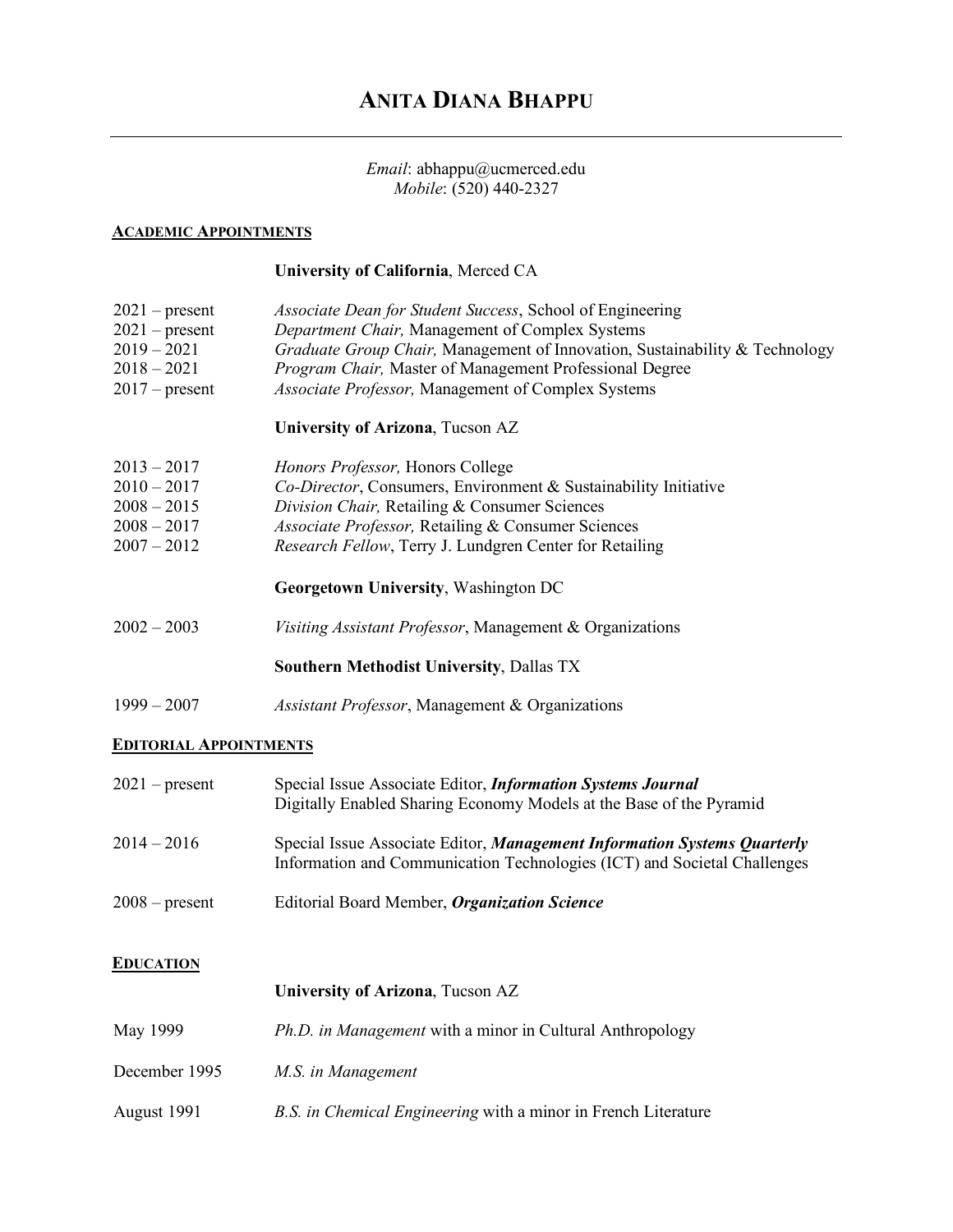### **PEER-REVIEWED JOURNAL PUBLICATIONS**

- 1. Schultze, Ulrike & Bhappu, Anita D. (In press) Examining the viability of organization-sponsored sharing platforms. *Journal of the Association for Information Sciences*.
- 2. Hong, JungHwa, Yang, Jie, Wooldridge, Barbara & Bhappu, Anita D. (2021) Sharing consumers' brand storytelling: Influence of consumers' storytelling on brand attitude via emotions and cognitions. *Journal of Product & Brand Management*.
- 3. Lawry, Charles A & Bhappu, Anita D. (2021) Measuring consumer engagement in omnichannel retailing: The mobile in-store experience (MIX) index. *Frontiers in Psychology.*
- 4. Bhappu, Anita D., Blomqvist, Kirsimarja, Andreeva, Tatiana, Zappa, Paola, Yeo, M. Lisa & Lempiälä, Tea. (2020) Providers' initial trust on an organization-sponsored sharing platform: The framing of coworker collaborative consumption. *Frontiers in Psychology.*
- 5. Bhappu, Anita D. & Schultze, Ulrike. (2019) The sharing economy ideal: Implementing an organization-sponsored sharing platform as a CSR program. *Internet Research.*
- 6. Bhappu, Anita D. & Schultze, Ulrike. (2018) Implementing an organization-sponsored sharing platform to build employee engagement. *Management Information Systems Quarterly Executive.*
- 7. Shifren, Rena, Lawry, Charles A., & Bhappu, Anita D. (2017) Engaging consumers' sense of place through food citizenship. *Archives of Psychology*.
- 8. Lawry, Charles A., Kaufman, Sanda & Bhappu, Anita D. (2013) Redefining beauty: Negotiating between consumerism and conservation of natural environments. *Hamline Journal of Public Law & Policy*.
- 9. Giambatista, Robert C. & Bhappu, Anita D. (2010) Diversity's harvest: Interactions of diversity sources and communication technologies on creative group performance. *Organizational Behavior and Human Decision Processes*.
- 10. Zellmer-Bruhn, Mary E., Maloney, Mary M., Bhappu, Anita D., & Salvador, Rommel. (2008) When and how do differences matter? An exploration of perceived similarity in teams. *Organizational Behavior and Human Decision Processes*.
- 11. Bhappu, Anita D. & Schultze, Ulrike. (2006) The role of relational and operational performance in B2B customers' adoption of self-service technology. *Journal of Service Research*.
- 12. Schultze, Ulrike & Bhappu, Anita D. (2005) Incorporating self-serve technology into co-production designs. *International Journal of E-Collaboration*.
- 13. Gutek, Barbara A., Cherry, Bennett, Bhappu, Anita D., Schneider, Sherry, & Woolf, Loren. (2000) Features of service relationships and encounters. *Work and Occupations*.
- 14. Bhappu, Anita D. (2000) The Japanese family: An institutional logic for Japanese corporate networks and Japanese management. *Academy of Management Review*.
- 15. Gutek, Barbara A., Bhappu, Anita D., Liao-Troth, Matthew A., & Cherry, Bennett. (1999) Distinguishing between service relationships and service encounters. *Journal of Applied Psychology*.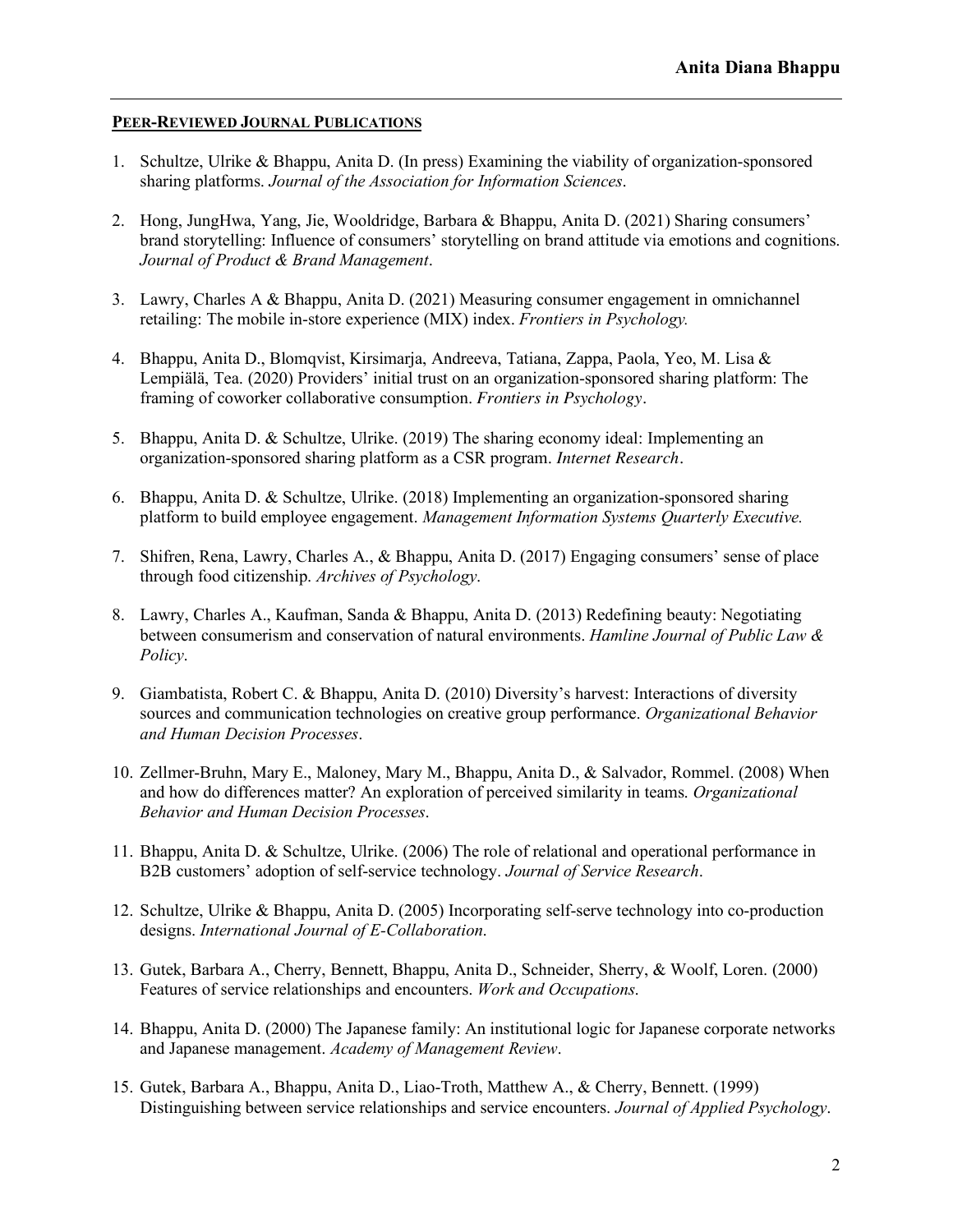16. Bhappu, Anita D., Griffith, Terri L., & Northcraft, Gregory B. (1997) Media effects and communication bias in diverse groups. *Organizational Behavior and Human Decision Processes*.

# **PEER-REVIEWED CHAPTERS & PROCEEDINGS**

- 1. Schultze, Ulrike & Bhappu, Anita D. (2020, August) Community-based collaborative consumption: Exploring an organization-sponsored sharing platform. *Academy of Management Annual Meeting Proceedings*.
- 2. Bhappu, Anita D. & Helm, Sabrina. (2018) Zone of optimal distinctiveness: Provider asset personalization and the psychological ownership of shared lodging. H. Yang and R. Qiu (Eds.), *Advances in Service Science: Proceedings of the 2018 INFORMS International Conference on Service Science.*
- 3. Salvador, Rommel O., Alexander, Elizabeth A., & Bhappu, Anita D. (2018) Decision comprehensiveness and team performance: The moderating role of perceived similarity. *Academy of Management Annual Meeting Proceedings*.
- 4. Schultze, Ulrike & Bhappu, Anita D. (2017) Organization-sponsored sharing platforms: Managing the dialectics of conflicting institutional logics. *Proceedings of the 38th International Conference on Information Sciences.* \*\*\*Awarded best track paper\*\*\*
- 5. Lawry, Charles A., Kaufman, Sanda & Bhappu, Anita D. (2013) Redefining beauty: Negotiating between consumerism and conservation of natural environments. Reprinted in Christopher Honeyman, James Coben, and Andrew Wei-Min Lee (Eds.), *Rethinking Negotiation Teaching: Educating Negotiators for a Connected World*.
- 6. Wu, Jiayun, Bhappu, Anita D. & Helm, Sabrina. (2011) A goal-striving model for consumers' deliberate counterfeit-consumption behavior. *AMA Educators' Proceedings Marketing 2011: Delivering Value in Turbulent Times.*
- 7. Wu, Jiayun, Bhappu, Anita D. & Helm, Sabrina. (2011) Counterfeit consumption: The role of consumers' perceived likelihood of counterfeit-detection by important others. In Zhihong Yi, Jing Jian Xiao, June Cotte, and Linda Price (Eds.), *AP - Asia-Pacific Advances in Consumer Research, Volume 9*.
- 8. Andrews, Jennifer & Bhappu, Anita D. (2010) Propositional research framework for the conceptual and technological adoption of digital coupons in the US. *Proceedings of the 43rd Hawaii International Conference on System Sciences*.
- 9. Bhappu, Anita D., Ebner, Noam, Kaufman, Sanda & Welsh, Nancy. (2009) Online communication technology and relational development. In Christopher Honeyman, James Coben, Guiseppe de Paulo (Eds.), *Rethinking Negotiation Teaching: Innovations for Context and Culture*.
- 10. Ebner, Noam, Bhappu, Anita D., Brown, Jennifer G., Kovach, Kimberlee K. & Schneider, Andrea K.  $(2009)$  You've got agreement: Negoti $@t{line}$  via email. In Christopher Honeyman, James Coben, Guiseppe de Paulo (Eds.), *Rethinking Negotiation Teaching: Innovations for Context and Culture*.
- 11. Schultze, Ulrike & Bhappu, Anita D. (2007) Internet-based customer collaboration: Dyadic and community modes of co-production. In Ned Kock (Ed.), *Emerging e-Collaboration Concepts and Applications*.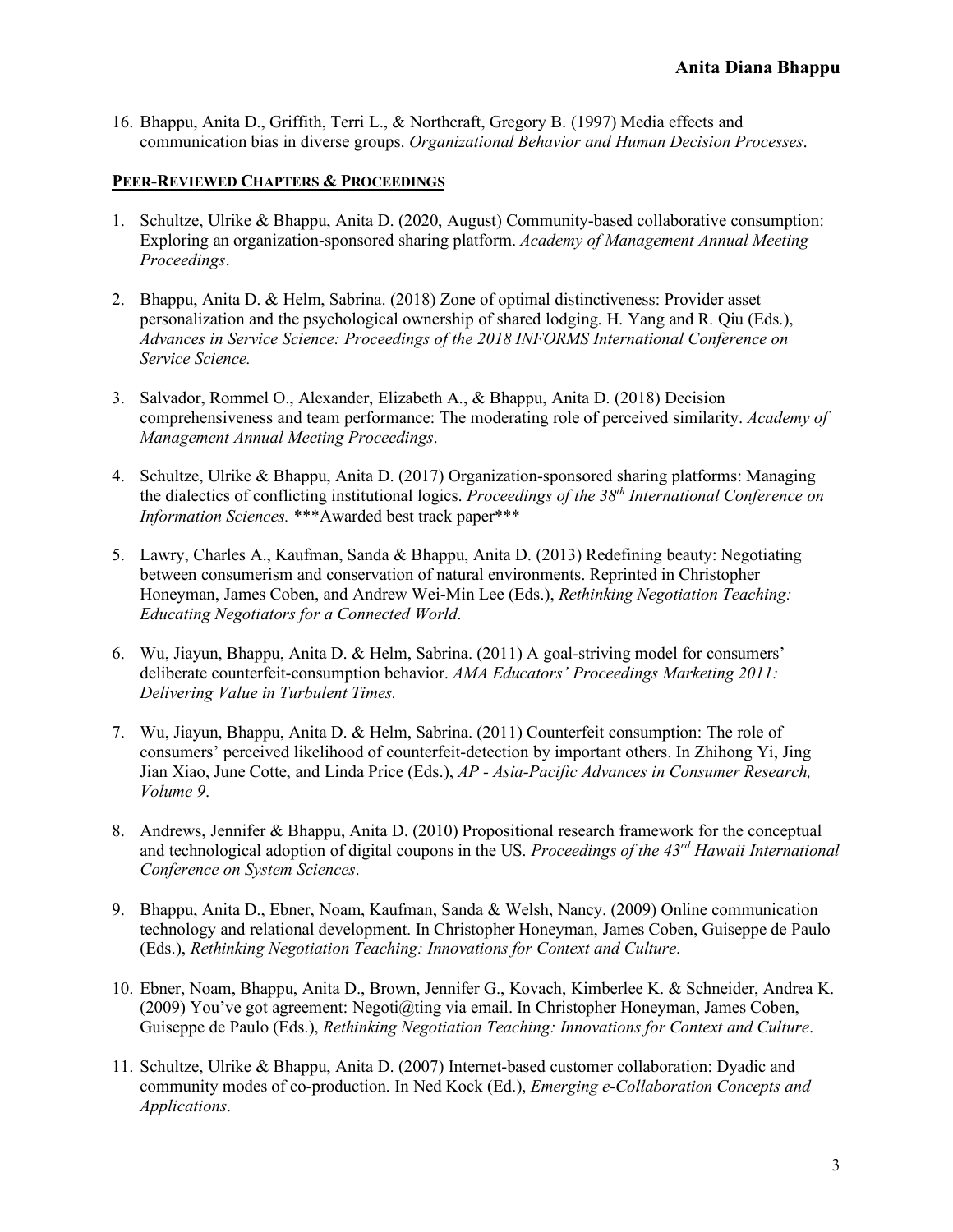- 12. Bhappu, Anita D. & Barsness, Zoe I. (2006) Potential effects of using email to negotiate. In Andrea Schneider and Christopher Honeyman (Eds.), *The Negotiator's Handbook*.
- 13. Barsness, Zoe I. & Bhappu, Anita D. (2004) At the crossroads of technology and culture: Social influence, information sharing, and sense-making processes during negotiations. In Michele Gelfand and Jeanne Brett (Eds.), *The Handbook of Negotiation and Culture*.
- 14. Bhappu, Anita D., Zellmer-Bruhn, Mary, & Anand, Vikas. (2001) The effects of demographic diversity and virtual work environments on knowledge processing in teams. In Michael Beyerlein, Douglas Johnson, and Susan Beyerlein (Eds.), *Advances in the Interdisciplinary Study of Work Teams: Virtual Teams*, volume 8.

# **INVITED PUBLICATIONS**

- 1. Kipperman, Fred, Bhappu, Anita D. & Baiocchi, Dave (2020) Improving health and well-being in the legal community. *Los Angeles Lawyer*, April 2020.
- 2. Bhappu, Anita D., Lawry, Charles A., Garf, Rob (2014) Digitizing the store The new wave of online and offline convergence. Research report published by the *National Retail Federation*.
- 3. Bhappu, Anita D., Wong, Mike & Liao, Eko. (2014) Negotiating through darkness: A reflection. *Tan Pan: The Chinese-English Journal on Negotiation*.
- 4. Bhappu, Anita D., Lawry, Charles A. & Garf, Rob (2013) Who are digital divas and why should retailers care? Research report published by *Demandware*.

# **MANUSCRIPTS UNDER REVIEW**

- 1. Salvador, Rommel O., Alexander, Elizabeth A., & Bhappu, Anita D. Decision comprehensiveness and team performance: The moderating effect of perceived social category diversity.
- 2. Bhappu, Anita D., Lempiälä, Tea & Yeo, M. Lisa. Platform service designs: A comparative analysis of technology features, assumptions, and affordances for ridesharing.

### **PEER-REVIEWED CONFERENCE PRESENTATIONS**

- 1. Andreeva, Tatiana, Zappa, Paola, Kabalina, Veronika & Bhappu, Anita D. (2022, August) Is motivation needed for knowledge sharing? AOM Annual Meetings.
- 2. Schultze, Ulrike & Bhappu, Anita D. (2020, August) Community-based collaborative consumption: Exploring an organization-sponsored sharing platform. AOM Annual Meetings, Online.
- 3. Schultze, Ulrike & Bhappu, Anita D. (2019, October) Organization-sponsored sharing platforms: Towards reconceptualizing organizational boundaries, resources and work. Organization Science Special Issue PDW, Santa Barbara.
- 4. Bhappu, Anita D., Andreeva, Tatiana, Zappa, Paola, Yeo, Lisa & Blomqvist, Kirsimarja. (2019, July) Trust and prosumer engagement: Employee adoption of an organization-sponsored sharing platform. EGOS, Edinburgh.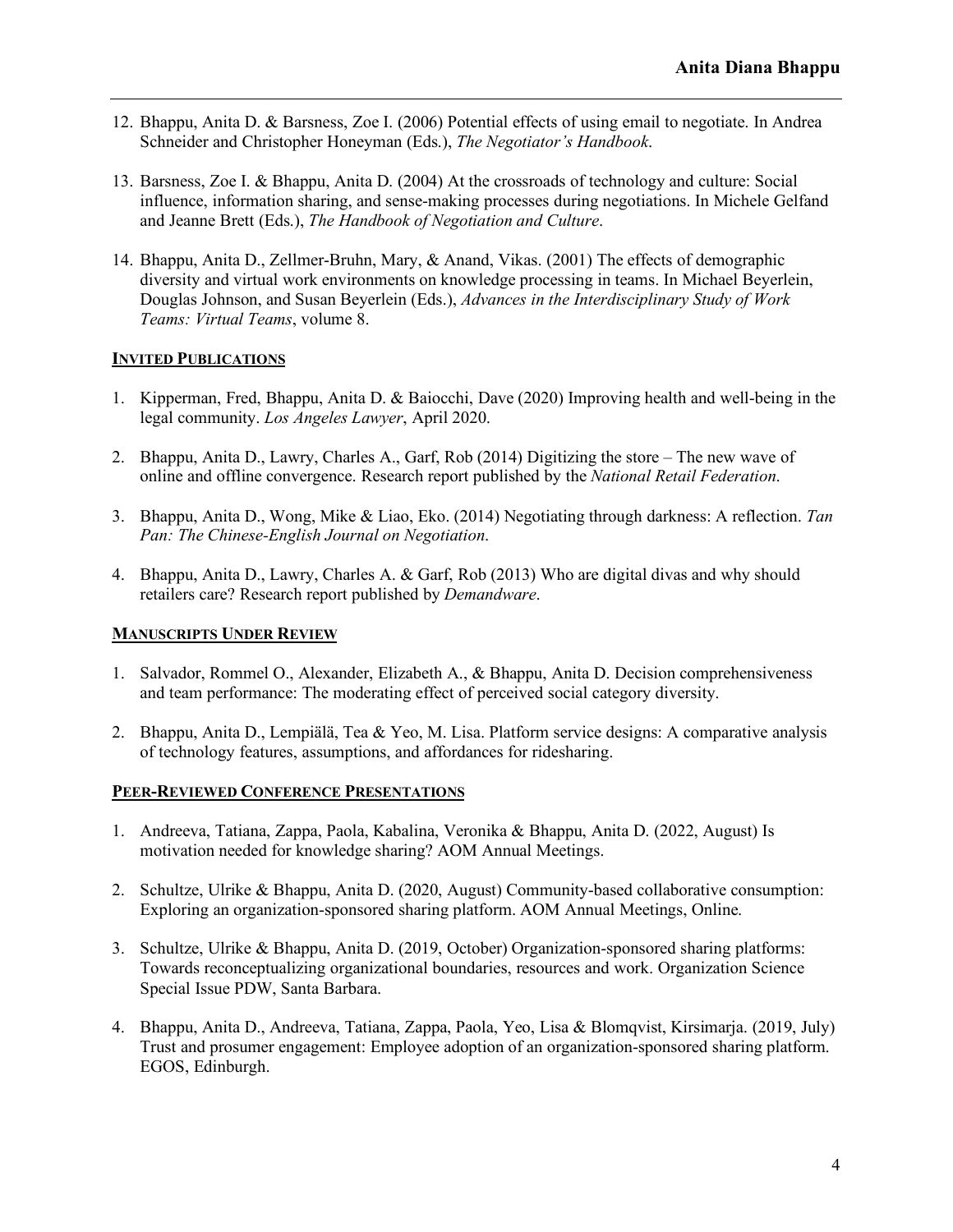- 5. Bhappu, Anita D., Yeo, Lisa, Kovalchick, Ann & Lempiälä, Tea. (2019, June) Service delivery in the sharing economy: Assumptions and technology affordances for service interactions on ridesharing platforms. 6<sup>th</sup> IWSE, Utrecht.
- 6. Bhappu, Anita D., Yeo, Lisa, Kovalchick, Ann & Lempiälä, Tea. (2018, November) Service delivery in the sharing economy: Platform assumptions and technology affordances for prosumer service interactions. INFORMS, Phoenix.
- 7. Bhappu, Anita D. & Helm, Sabrina. (2018, November) Zone of optimal distinctiveness: Provider asset personalization and the psychological ownership of shared lodging. INFORMS International Conference on Service Science, Phoenix.
- 8. Bhappu, Anita D. & Schultze, Ulrike. (2018, August) The sharing economy within organizations: Making sense of Zimride as an IT-enabled CSR program. AOM Annual Meetings, Chicago.
- 9. Salvador, Rommel O., Alexander, Elizabeth A., & Bhappu, Anita D. (2018, August) Decision comprehensiveness and team performance: The moderating role of perceived similarity. AOM Annual Meetings, Chicago.
- 10. Helm, Sabrina & Bhappu, Anita D. (July, 2018) Zone of optimal distinctiveness: The effect of provider's asset personalization on customer's psychological ownership of shared lodging. Macromarketing Conference, Leipzig.
- 11. Schultze, Ulrike & Bhappu, Anita D. (2018, March) Organization-sponsored sharing platforms: Managing the dialectics of conflicting institutional logics. SEE Conference, Washington D.C.
- 12. Schultze, Ulrike & Bhappu, Anita D. (2017, December) Organization-sponsored sharing platforms: Managing the dialectics of conflicting institutional logics. ICIS, Seoul.
- 13. Bhappu, Anita D. & Schultze, Ulrike (2016, December) Zimride: Insights about the business-tobusiness-to-peer-to-peer service model of ridesharing platforms in organizations. ICIS, Dublin.
- 14. Bhappu, Anita D. & Schultze, Ulrike. (2016, July) Zimride: Making sense of ridesharing as a corporate social responsibility program. EGOS, Naples.
- 15. Bhappu, Anita D. & Schultze, Ulrike. (2016, May) Zimride: Making sense of ridesharing as a corporate social responsibility program. SEE Conference, Denver.
- 16. Bhappu, Anita D. & Schultze, Ulrike. (2016, January) Zimride: Making sense of ridesharing as a corporate social responsibility program. 2nd IWSE, Paris.
- 17. Bhappu, Anita D. & Ligon, Victoria K. (2016, January) Sharing Tribes: Engaging millennials in collaborative consumption as a corporate social responsibility program.  $2<sup>nd</sup>$  IWSE, Paris.
- 18. Ligon, Victoria K. & Bhappu, Anita D. (2015, June) Shop more, buy less: A qualitative investigation into consumer decisions that lead to food waste in U.S. households. Joint AFHVS and ASFS Conference, Pittsburgh.
- 19. Bhappu, Anita D. (2015, April) Sharing Tribes: Using collaborative consumption to engage employees. SEE Conference, Denver.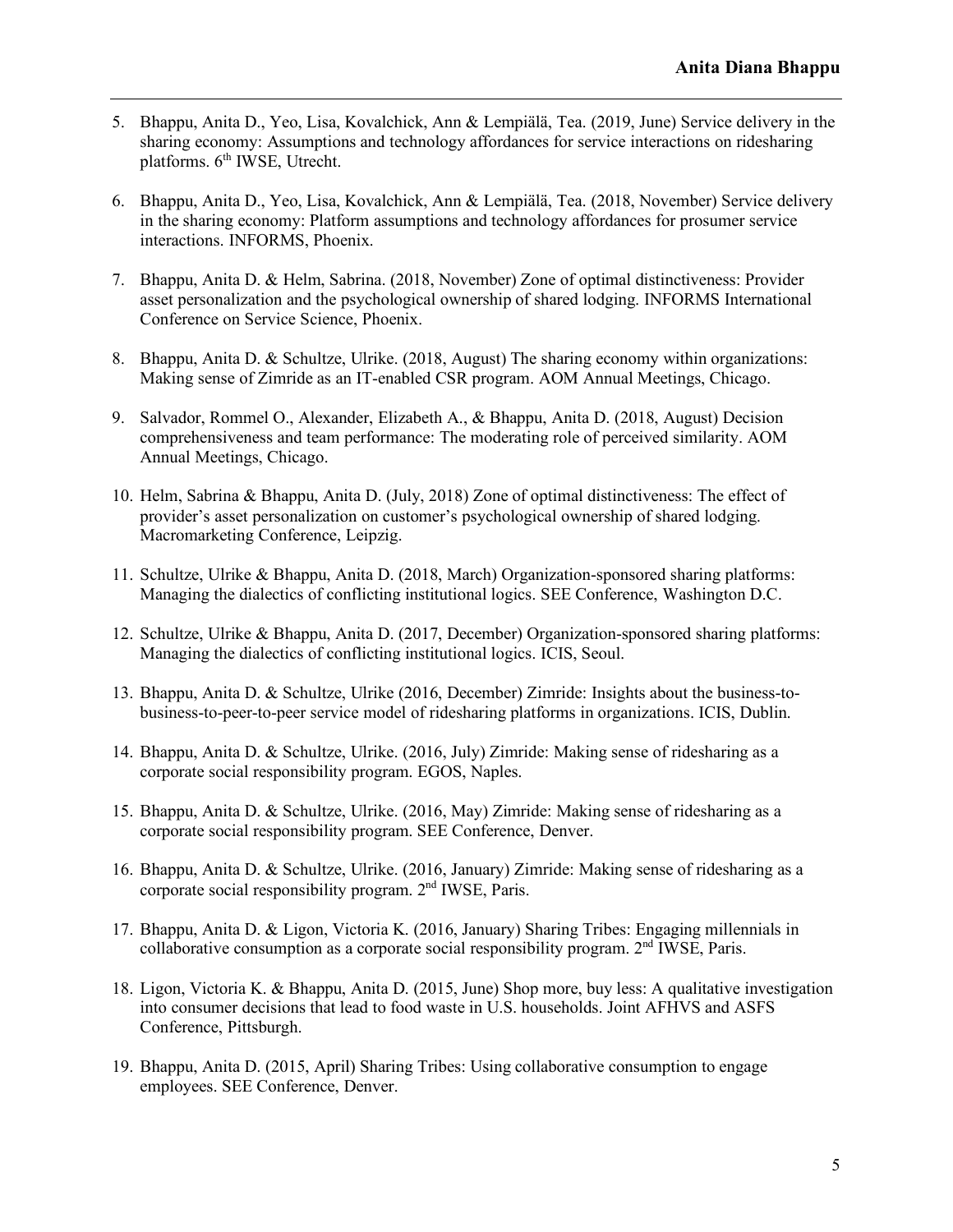- 20. Wu, Jiayun, Bhappu, Anita D., Helm, Sabrina V., & Kun Song, Shawn. (2013, August) Consumers' perceived counterfeit detection: A new construct and its implications for counterfeit consumption and unethical behavior. AMA Summer Marketing Educators' Conference, Boston.
- 21. Salvador, Rommel O., Alexander, Elizabeth A., & Bhappu, Anita D. (2013, July) Decision comprehensiveness and team performance: The moderating role of perceived similarity. APA Annual Meeting, Honolulu.
- 22. Zellmer-Bruhn, Mary E., Maloney, Mary M., Bhappu, Anita D., & Meyer, Bertolt. (2012, October) One of these things is (not) like the others? Examining individual perceptions of similarity to their team over time. INFORMS Annual Meeting, Phoenix.
- 23. Wu, Jiayun, Bhappu, Anita D., & Helm, Sabrina (2012, April) Surreptitious counterfeit consumers' rationale: The role of desire and perceived counterfeit detection. AMA/ACRA First Triennial Conference, Seattle.
- 24. Bhappu, Anita D. & Andrews, Jennifer G. (2011, September) Adoption of digital coupons in grocery retailing: A conversation with coupon divas and coupon lites about consumer co-production and service failure. BAM Annual Conference, Birmingham.
- 25. Wu, Jiayun, Bhappu, Anita D. & Helm, Sabrina. (2011, August) A goal-striving model for consumers' deliberate counterfeit-consumption behavior. AMA Summer Marketing Educators' Conference, San Francisco.
- 26. Shifren, Rena, Lawry, Charles A., & Bhappu, Anita D. (2011, June) A "fork" in the road: Engaging consumers' senses of place through food citizenship. 2011 Joint Annual Meetings of AFHVS, ASFS, and SAFN, Missoula.
- 27. Wu, Jiayun, Bhappu, Anita D. & Helm, Sabrina. (2011, June) Counterfeit consumption: The role of consumers' perceived likelihood of counterfeit-detection by important others. 2011 Asia-Pacific ACR, Beijing.
- 28. Bhappu, Anita D., Giambatista, Robert C., & Shifren, Rena. (2010, August) Asymmetric effects of communication media on group cohesion in diverse and homogenous teams. International Conference on Interdisciplinary Social Sciences, Cambridge.
- 29. Andrews, Jennifer & Bhappu, Anita D. (2010, January) Propositional research framework for the conceptual and technological adoption of digital coupons in the US,  $43<sup>rd</sup>$  HICSS. Kauai.
- 30. Bhappu, Anita D., Giambatista, Robert C., & Shifren, Rena. (2009, August) The effects of diversity and communication media on the relationship between conflict and cohesion in teams. AOM Annual Meetings, Chicago.
- 31. Bhappu, Anita D., Giambatista, Robert C., & Shifren, Rena. (2009, June) The effects of diversity and communication media on the relationship between conflict and cohesion in teams. IACM Conference, Kyoto.
- 32. Wu, Jiayun, Huang, Ying, & Bhappu, Anita D. (2009, January) A review of retail branding: Building retail image through retail brand personality. ACRA Winter Conference, New York.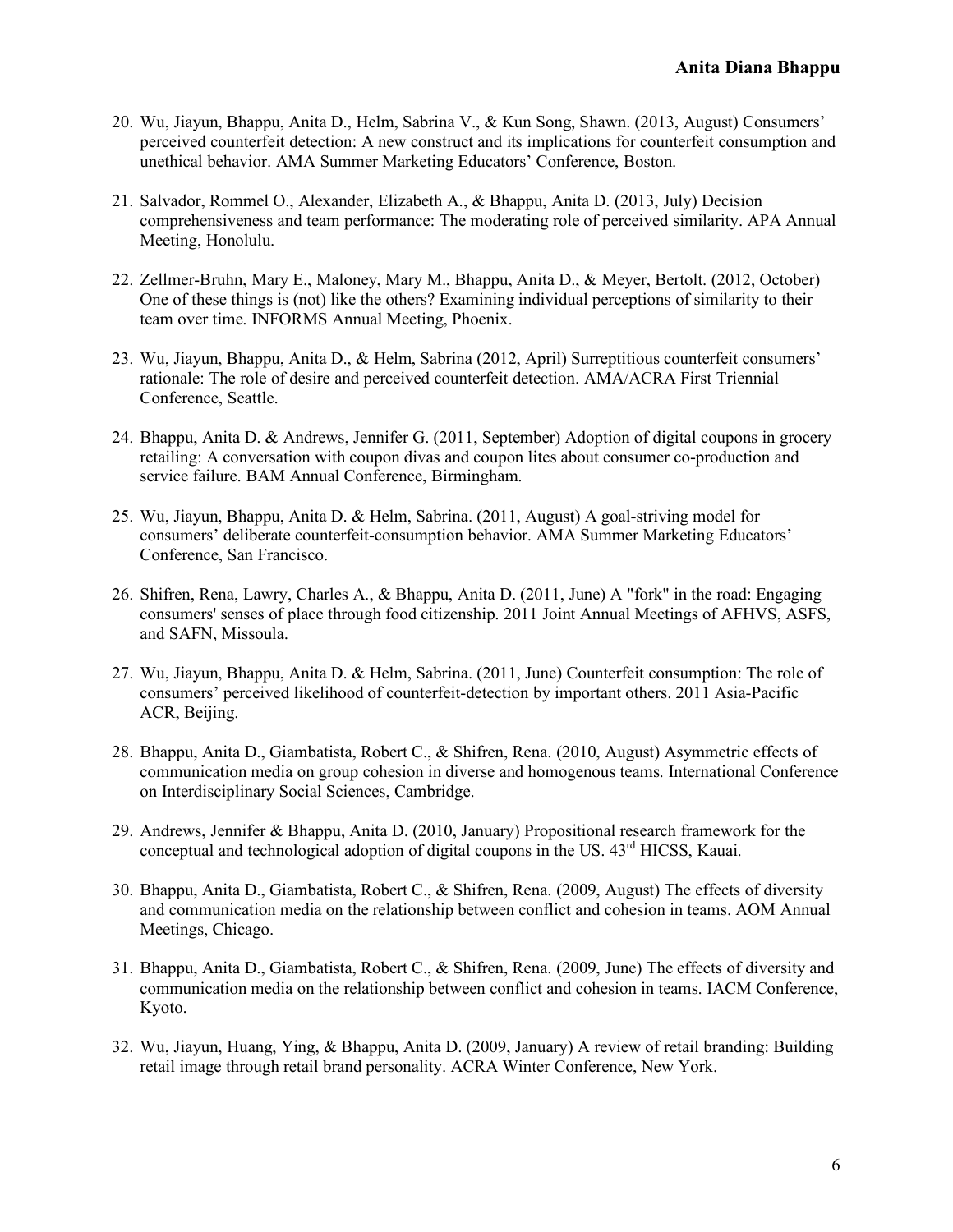- 33. Bhappu, Anita D., Salvador, Rommel O., & Zellmer-Bruhn, Mary E. (2006, July) Evidence of the anchoring and adjustment heuristic: Perceived similarity in diverse teams. INGRoup Conference, Pittsburgh.
- 34. Huang, Zhi, Jones, Candace, & Bhappu, Anita D. (2005, August) The multi-level relational context of a strategic alliance: How it influences managers' causal attributions of declining alliance performance. AOM Annual Meetings, Honolulu.
- 35. Bhappu, Anita D. & Milton, Laurie P. (2005, June) Distinguishing between expressed and experienced conflict in groups. IACM Conference, Seville.
- 36. Bhappu, Anita D. & Crews, Janna. (2005, January) The effects of communication media and conflict on team identification in diverse groups. 38<sup>th</sup> HICSS, Kona.
- 37. Bhappu, Anita D. & Giambatista, Robert C. (2004, August) Using communication technology to enhance knowledge exchange and decision-making in diverse groups. AOM Annual Meetings, New Orleans.
- 38. Bhappu, Anita D. (2004, June) Negotiation and third party roles in different communication contexts. IACM Conference, Pittsburgh.
- 39. Bhappu, Anita D. (2003, August) Achieving democracy in a knowledge economy: Minority voice in organizational groups. AOM Annual Meetings, Seattle.
- 40. Bhappu, Anita D. (2002, November) Diversity and perceived similarity in teams. 8<sup>th</sup> Annual Wharton OB Conference, University of Pennsylvania, Philadelphia.
- 41. Bhappu, Anita D. & Schultze, Ulrike (2002, August). Moving service relationships online: The role of provider involvement. AOM Annual Meetings, Denver.
- 42. Bhappu, Anita D. (2002, June). Technology in dispute resolution and practice. IACM Conference, Park City.
- 43. Barsness, Zoe I. & Bhappu, Anita D. (2001, October) At the crossroads of technology and culture: Social influence, information sharing, and sense-making processes during negotiations. Kellogg Conference on Negotiation and Culture, Northwestern University, Evanston.
- 44. Bhappu, Anita D. (2001, August). Using computer-mediated communication to help demographically diverse teams make the best decisions. AOM Annual Meetings, Washington D.C.
- 45. Bhappu, Anita D. & Schultze, Ulrike (2001, August). Moving service relationships online: Can it be done? AOM Annual Meetings, Washington D.C.
- 46. Bhappu, Anita D. (2000, August). The effect of communication media on team-member interactions in diverse teams: An analysis of conflict and reciprocal exchanges over time. AOM Annual Meetings, Toronto.
- 47. Bhappu, Anita D., Zellmer-Bruhn, Mary, & Anand, Vikas. (2000, May). The effects of demographic diversity and virtual work environments on knowledge processing in teams. 8<sup>th</sup> Annual Symposium on Individual, Team, and Organizational Effectiveness, University of North Texas, Denton.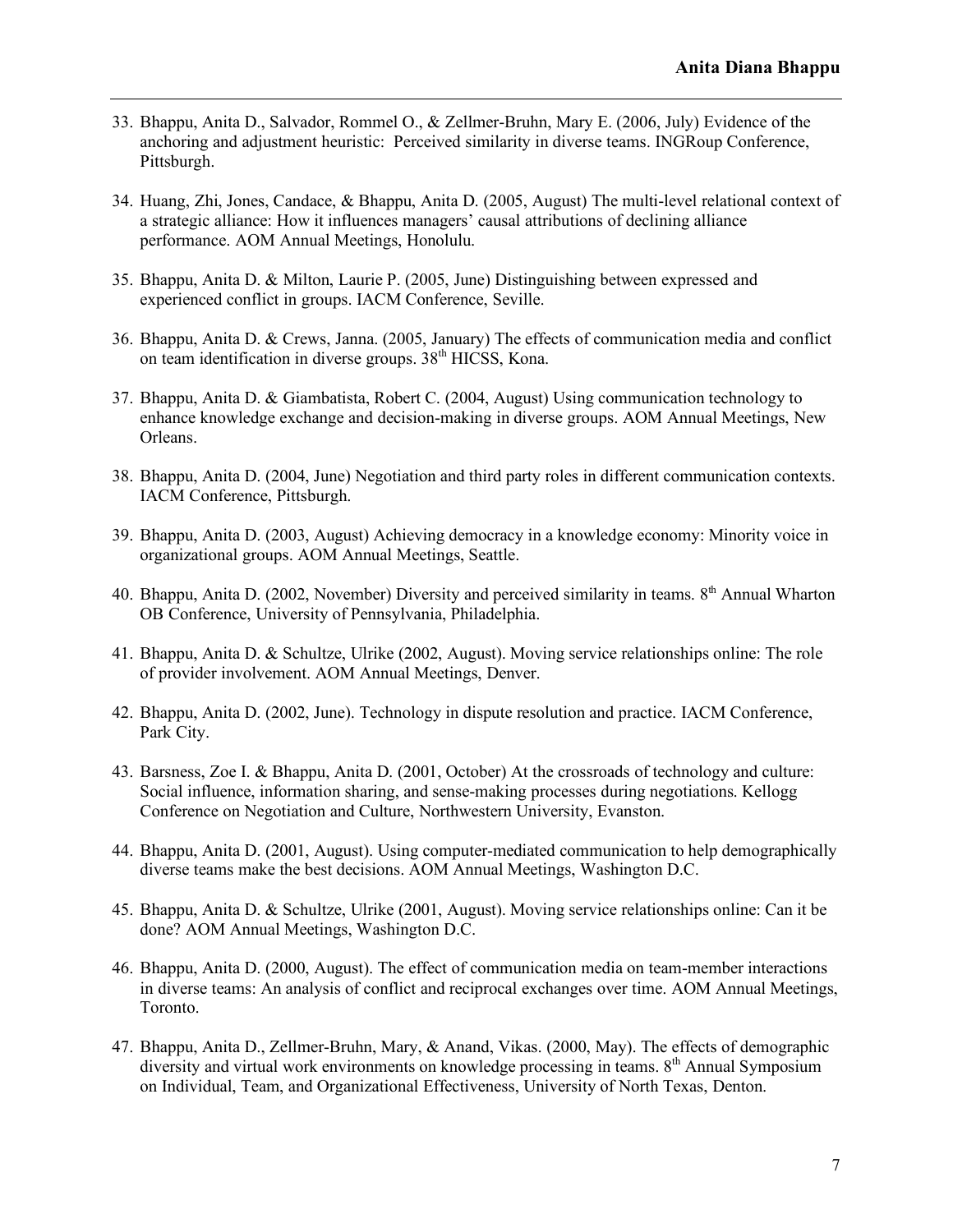- 48. Cherry, Bennett, Gutek, Barbara A., & Bhappu, Anita D. (1999, August). Customer reactions to service relationships and encounters. AOM Annual Meetings, Chicago.
- 49. Gutek, Barbara A., Cherry, Bennett, & Bhappu, Anita D. (1998, November). Features of service relationships and encounters. Conference on the Services Workplace, The Wharton School, University of Pennsylvania, Philadelphia.
- 50. Gutek, Barbara A., Bhappu, Anita D., Troth, Matthew A., & Cherry, Bennett. (1998, February). Delivering quality to customers through service relationships and encounters. Quality and Management Conference, Phoenix.
- 51. Bhappu, Anita D. (1997, August). Making the most of diversity, teams, and technology. AOM Annual Meetings, Boston.
- 52. Gutek, Barbara A., Bhappu, Anita D., & Troth, Matthew A. (1997, April). Quality of service encounters. SIOP Annual Conference, St. Louis.
- 53. Bhappu, Anita D., Griffith, Terri L., & Northcraft, Gregory B. (1996, October). Communication bias in mixed-gender groups. Organization for the Study of Communication, Language and Gender Conference, Monterey.
- 54. Bhappu, Anita D. & Griffith, Terri L. (1996, August). Media effects in the reduction of intergroup communication bias. AOM Annual Meetings, Cincinnati.
- 55. Bhappu, Anita D. (1995, October). Media effects in intergroup communication. INFORMS Annual Meeting, New Orleans.

#### **INVITED PRESENTATIONS**

- 1. Bhappu, Anita D. (August, 2021) Creating a sharing economy at work: Coworker collaborative consumption. Featured speaker at NASA Ames Green Team, Mountain View.
- 2. Bhappu, Anita D. (September, 2019) What the legal community can learn from corporate well-being programs and academic research. Featured panelist at RAND Program on Well-Being in the Los Angeles Legal Community, Santa Monica.
- 3. Bhappu, Anita D. (April, 2019) Service delivery in the sharing economy: Assumptions and technology affordances for service interactions on ridesharing platforms. Featured speaker at UC Institute of Transportation Studies, Irvine.
- 4. Bhappu, Anita D. (April, 2017) Leveraging consumer trends for regional development. Featured speaker at AWC Horizon Symposium, Yuma.
- 5. Bhappu, Anita D. (October, 2016) Shared mobility. Featured panelist at PAG Inaugural Technology & Transportation Summit, Tucson.
- 6. Bhappu, Anita D. (May, 2016) Share more, buy less. Featured speaker at UA Honors SmartTalk Series, Tucson.
- 7. Bhappu, Anita D. & Helm, Sabrina (April, 2016) Coping with sustainability liability: Positioning Henkel's North American laundry brands as sustainable consumer choices. Featured case presentation at 2016 SEC MBA Case Competition, Fayetteville.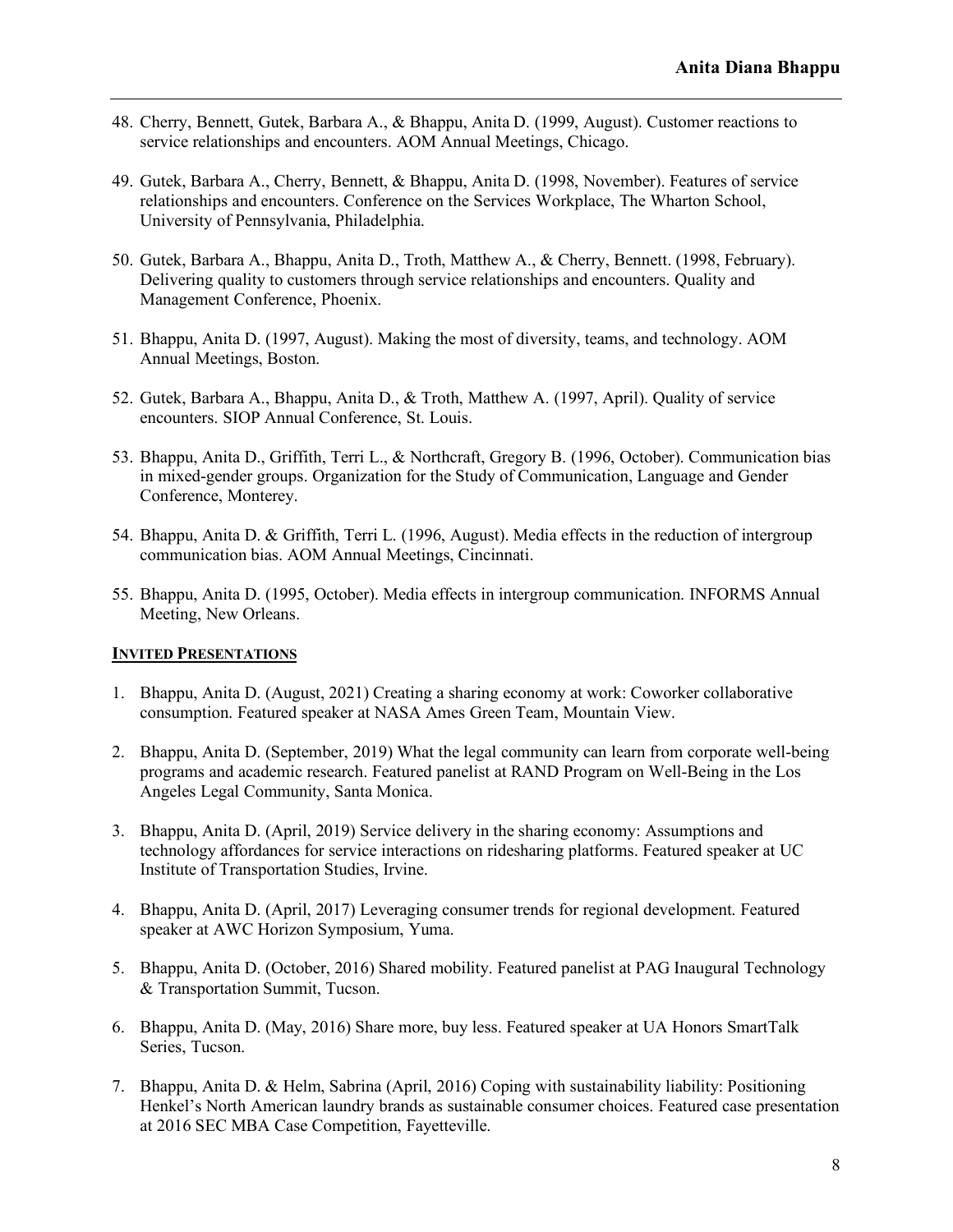- 8. Bhappu, Anita D. (December, 2015) Women who kick @\$\*! Women in Tech. Featured panelist at YWCA Women's Business Center of Southern Arizona, Tucson.
- 9. Bhappu, Anita D. (November, 2015) Don't buy, share! Featured speaker at UA Confluencenter's Show & Tell: Multimedia Learning Experience at Playground Bar & Lounge, Tucson.
- 10. Bhappu, Anita D. (May, 2015) The future of shopping. Featured speaker at Startup Tucson's Innovation Talks, Tucson.
- 11. Bhappu, Anita D. (April, 2015) Coupon technologies: A consumer perspective. Featured speaker at the 2015 Industry Coupon Conference, San Antonio.
- 12. Bhappu, Anita D. (July, 2014) The future of shopping. Featured speaker at Academy Village, Tucson.
- 13. Bhappu, Anita D. (May, 2014) Retailers want to know how people shop. Science interview for Arizona Illustrated, KUAT Channel 6 (PBS), Tucson.
- 14. Garf, Rob, Litchford, Tom & Bhappu, Anita D. (March, 2014) Digitizing the store The new wave of online and offline convergence. Webinar hosted by National Retail Federation.
- 15. Bhappu, Anita D. (November, 2013) Diversity never settles. Presentation to UA College of Agriculture and Life Sciences, Tucson.
- 16. Bhappu, Anita D. & Garf, Rob (April, 2013) Who are digital divas and why should retailers care? Featured speaker at Global Retailing Conference, Tucson.
- 17. Bhappu, Anita D. (April, 2013) Retailers mull online vs. store strategies. Science interview for Arizona Illustrated, KUAT Channel 6 (PBS), Tucson.
- 18. Bhappu, Anita D. & Garf, Rob (February, 2013) Who are digital divas and why do they matter to retailers? Webinar hosted by Demandware.
- 19. Bhappu, Anita D. (August, 2012) Harnessing diversity. Featured speaker at UA College of Agriculture and Life Sciences Extension Conference, Tucson.
- 20. Bhappu, Anita D. (April, 2012) The digital coupon experience from the consumer perspective. Featured speaker at the 2012 Industry Coupon Conference, Nashville.
- 21. Bhappu, Anita D. (October, 2009) Arizona consumer perceptions: Food and US agriculture. Featured speaker at UA College of Agriculture and Life Sciences Ag 100 Council Meeting, Phoenix.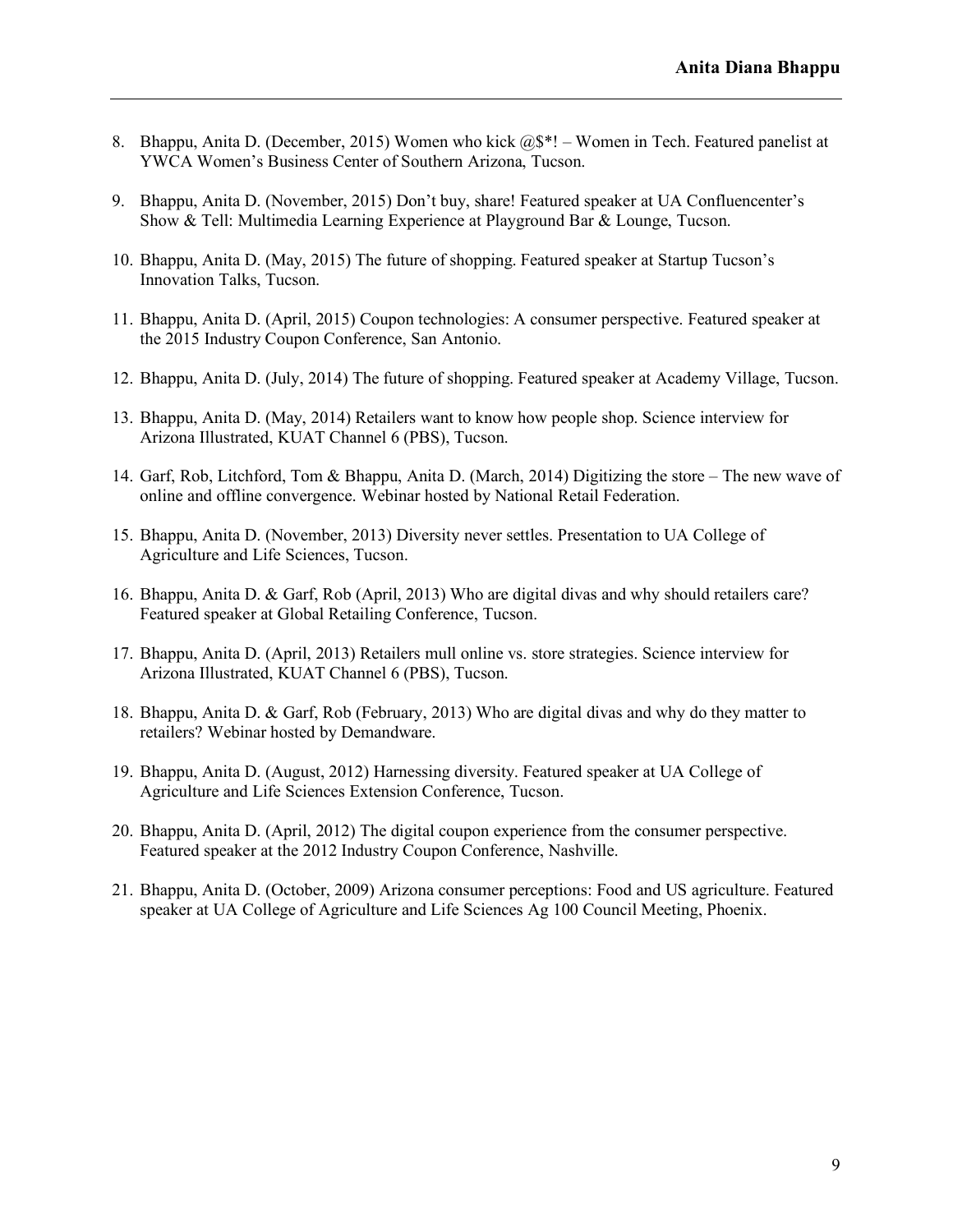### **GRANT AWARDS**

- **University of California Merced**
- 2018 2021 Vice Provost for Faculty: Sharing Tribes Field Study (\$45,000; 100% PI)
- 2018 2020 Venture Lab Proof of Concept Fund: Sharing Tribes LLC (\$25,000; 100% PI)
- 2018 2019 Merced Online Hybrid Award: Engineering Design Capstone (\$93,000; 50% co-PI)

# **University of Arizona**

- 2013 2014 NSF I-Corps Site Program: Sharing Tribes LLC (\$2,250; 100% PI)
- 2013 2014 Demandware: Digital Divas (\$101,000)
- 2012 2017 Institute of the Environment: CESI (\$25,000; 50% co-PI)
- 2012 2013 Demandware: Digital Divas (\$70,000)
- 2011 2013 Online Education Project: Fashion Minor (\$39,440)
- 2011 2013 Green Fund: CESI (\$80,600; 50% co-PI)
- 2010 2012 FBL Financial Group: Arizona Agritourism (\$53,000)
- 2009 2010 Contactless Data: Digital Coupons (\$9,000)
- 2009 2010 FBL Financial Group: Arizona Agritourism (\$47,000)
- 2008 2009 PetSmart: Pet Parents (\$8,500)

# **Southern Methodist University**

- 2002 University Research Council (\$6,000)
- 2001 Faculty Affiliate of the Linda and Mitch Hart eCenter (\$20,000)
- 2000 Tower Center for Political Studies (\$2,000)

# **INTRAMURAL SERVICE**

# **University of California Merced**

| $2022$ – present | Honors Program Working Group, Academic Senate                                     |
|------------------|-----------------------------------------------------------------------------------|
| $2021$ – present | Strategic Planning Implementation Team, Office of the Provost                     |
| $2021$ – present | <i>Executive Leadership Team, School of Engineering</i>                           |
| $2020 - 2021$    | Inclusive Excellence Working Group, General Education Executive Committee         |
| 2020             | Instructional Resilience Implementation Workgroup, Office of the Provost          |
| 2020             | Instructional Resilience Planning Workgroup, Office of the Provost                |
| $2020 - 2021$    | Faculty Mentor & Workshop Facilitator, Office of the Vice Provost for the Faculty |
| $2019 - 2020$    | Judge, Big Ideas Contest                                                          |
| $2019$ – present | <i>Faculty Advisor</i> , Society of Women Engineers                               |
| 2019             | Blackstone Launchpad Steering Committee, Office of the Vice Provost for Research  |
| 2019             | Corporations Steering Committee, External Relations                               |
| $2018 - 2021$    | Undergraduate Scholarship Committee, School of Engineering                        |
| $2018 - 2020$    | Faculty Advisory Committee on Sustainability, Office of the Provost               |
| 2018             | Travel Work Group, OES Workforce Planning                                         |
| 2018             | Organizer & Facilitator, E & J Gallo Engineering Career Panel                     |
| 2018             | Judge, GradSLAM! Student Competition                                              |
| 2018             | <i>Organizer &amp; Facilitator</i> , Innovation & Entrepreneurship Symposium      |
| $2017$ – present | Judge, Innovate to Grow Student Competition                                       |
| $2017 - 2019$    | Facilitator, Women & Entrepreneurship Conference                                  |
|                  | <b>University of Arizona</b>                                                      |
| $2016 - 2017$    | Promotion & Tenure Committee, Norton School                                       |
| $2015 - 2016$    | Teaching Quality & University Club Steering Committees, Faculty Senate            |
| $2014 - 2015$    | Co-Chair of Cluster Hiring Committee on Digital Culture and Society,              |
|                  | Office of the Provost & Senior Vice President for Academic Affairs                |
| $2014 - 2015$    | Student Engagement Committee, Norton School                                       |

2013 – 2017 *Faculty Advisor*, Graduate & Professional Student Council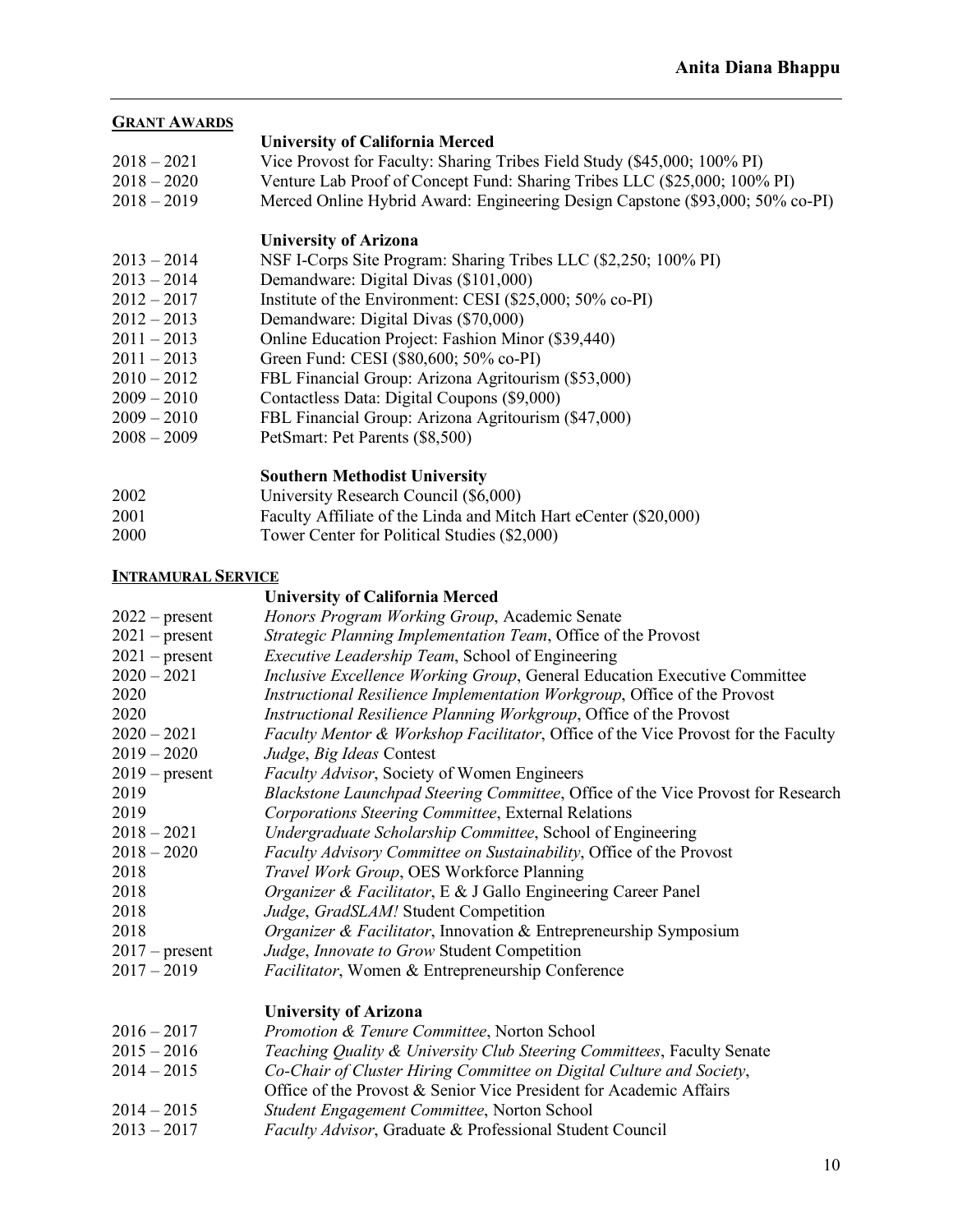- 2012 2013 *Executive Board*, Tucson Village Farm
- 2012 2013 *Undergraduate Curriculum Committee*, Retailing & Consumer Sciences
- 2011 2017 *Committee on Committees*, Norton School
- Faculty Affiliate, Institute of the Environment
- 2010 2015 *Diversity Committee*, College of Agriculture & Life Sciences
- 2009 2012 *Graduate Curriculum Committee*, Retailing & Consumer Sciences
- 2009 2010 *Director of Graduate Studies*, Retailing & Consumer Sciences
- 2008 2012 *Faculty Review & Development Committee*, Norton School
- 2008 2012 *Strategic Advisory Team*, Norton School
- 2008 2015 *Executive Board*, Terry J. Lundgren Center for Retailing

### **Southern Methodist University**

- 2000 2004 *Women Studies Council*, Women Studies Program
- 2000 2004 *University Admissions Council*, Faculty Senate
- 2000 2002 *BBA Policy Committee*, Cox School
- 2000 2002 *Faculty Advisor*, Cox MBA Diversity Association

### **EXTRAMURAL SERVICE**

|                  | <b>Ad-Hoc Journal Reviewer</b>                                            |
|------------------|---------------------------------------------------------------------------|
| $1999$ – present | Academy of Management Journal                                             |
| $2001$ – present | Academy of Management Review                                              |
| $2022$ – present | American Sociological Review                                              |
| $2006$ – present | Group Decision & Negotiation                                              |
| $2005$ – present | Human Relations                                                           |
| $2020$ – present | Industrial & Corporate Change                                             |
| $2017$ – present | Information & Organization                                                |
| $2005$ – present | <b>Information Systems Review</b>                                         |
| $2018$ – present | <b>Internet Research</b>                                                  |
| $2018$ – present | Journal of Asian Business & Management                                    |
| $2020$ – present | Journal of the Association for Information Systems                        |
| $2001$ – present | Journal of Management                                                     |
| $2005$ – present | Journal of Management Studies                                             |
| $2021$ – present | Journal of Trust Research                                                 |
| $2012$ – present | Journal of Service Research                                               |
| $2002$ – present | Management Information Systems Quarterly                                  |
| $2016$ – present | Negotiation & Conflict Management Research                                |
| $2005 - 2008$    | <b>Organization Science</b>                                               |
| $2004$ – present | Organizational Behavior & Human Decision Processes                        |
|                  | <b>Academy of Management</b>                                              |
| $1998 - 2013$    | Reviewer & Discussant, Conflict Management                                |
|                  | Reviewer & Discussant, Gender & Diversity in Organizations                |
|                  | Reviewer & Discussant, Organizational Behavior                            |
|                  | Reviewer & Discussant, Organizational Communication & Information Systems |
| $2006 - 2014$    | Representative-at-Large & Listserv Manager, Conflict Management           |
|                  | <b>International Association of Conflict Management</b>                   |
| $2002 - 2009$    | Reviewer, Paper Presentations                                             |
|                  | <b>International Conference on Information Systems</b>                    |
| $2019 - 2020$    | Reviewer, Paper Presentations                                             |
|                  |                                                                           |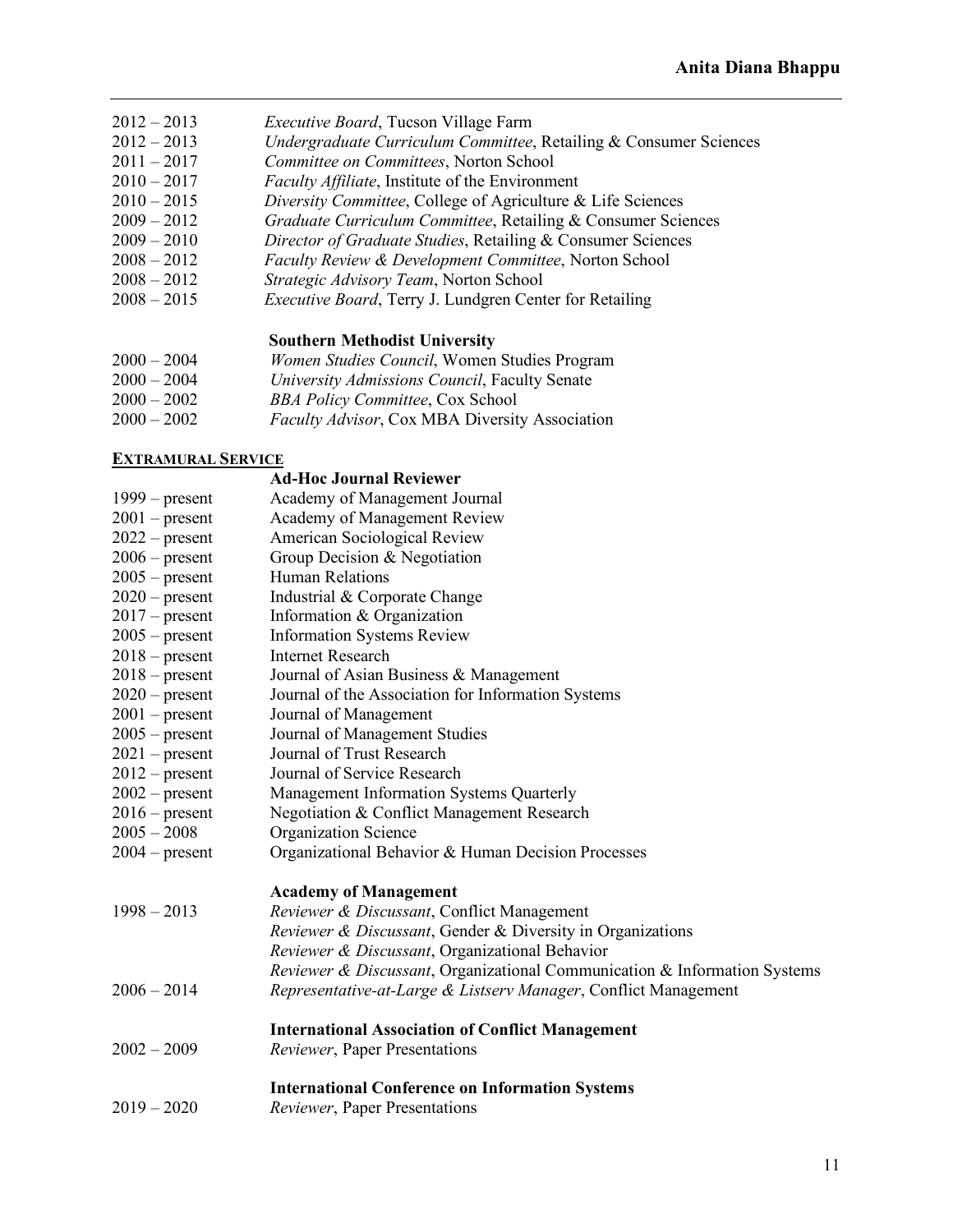# **INVITED MEDIA COMMENTARY**

*Martech Today*, 7/11/2017 – https://martechtoday.com/qvchsn-merger-illuminates-futures-omnichannelshopping-200810

*The Daily Wildcat*, 4/21/17 – http://www.wildcat.arizona.edu/article/2017/04/1-easy-steps-to-make-earthday-part-of-your-entire-year

*KGUN*, 4/10/17 – http://www.kgun9.com/news/local-news/tucson-businesses-seek-creative-ways-to-winonline-shopping?autoplay=true

*The Daily Wildcat*, 3/9/17 – http://www.wildcat.arizona.edu/article/2017/03/sci-advertising-science

*New York Magazine*, 1/19/2017 – http://nymag.com/thecut/2017/01/money-mom-are-coupons-reallyworth-my-time.html

*KVOA*, 1/6/2017 – http://www.kvoa.com/story/34204520/department-store-closures-could-help-arizonaeconomy

*KVOA*, 11/23/2016 – http://www.kvoa.com/story/33786652/retailers-spend-weeks-prepping-for-blackfriday

*Marketing Land*, 8/1/2016 – http://marketingland.com/can-walmartjet-com-marriage-work-188336

*Wallet Hub*, 7/1/2016 – https://wallethub.com/edu/4th-of-july-sales/22357/#anita-d-bhappu

*Retail Dive*, 6/8/2016 – http://www.retaildive.com/news/how-renting-clothes-could-usher-in-a-new-ideaof-ownership/420327/

*The Washington Post*, 5/4/2016 – https://www.washingtonpost.com/news/business/wp/2016/05/04/why-abig-clothing-retailer-is-trying-an-amazon-prime-like-subscription/

*The Washington Post*, 2/19/2016 – https://www.washingtonpost.com/business/adidass-600-a-yearsubscription-for-workout-clothes-is-testing-the-limits-of-a-big-shopping-trend/2016/02/18/aca69270 d4ed-11e5-b195-2e29a4e13425\_story.html

*KOLD*, 12/23/2015 – http://www.tucsonnewsnow.com/story/30821157/trend-to-local-means-change-inretail-sales-picture

*Cronkite News*, 11/29/2015 – https://cronkitenews.azpbs.org/2015/11/29/cyber-monday-becomes-moremobile/

*KOLD*, 11/27/2015 – http://www.tucsonnewsnow.com/story/30617923/black-friday-alternatives-havingan-impact

*The Washington Post*, 11/26/2015 – https://www.washingtonpost.com/news/business/wp/2015/11/26/thanksgiving-day-shoppers-jump-onblack-friday-deals/

*KOLD*, 11/23/2015 – http://www.tucsonnewsnow.com/story/30589015/holiday-sales-not-expected-toincrease-in-tucson-this-year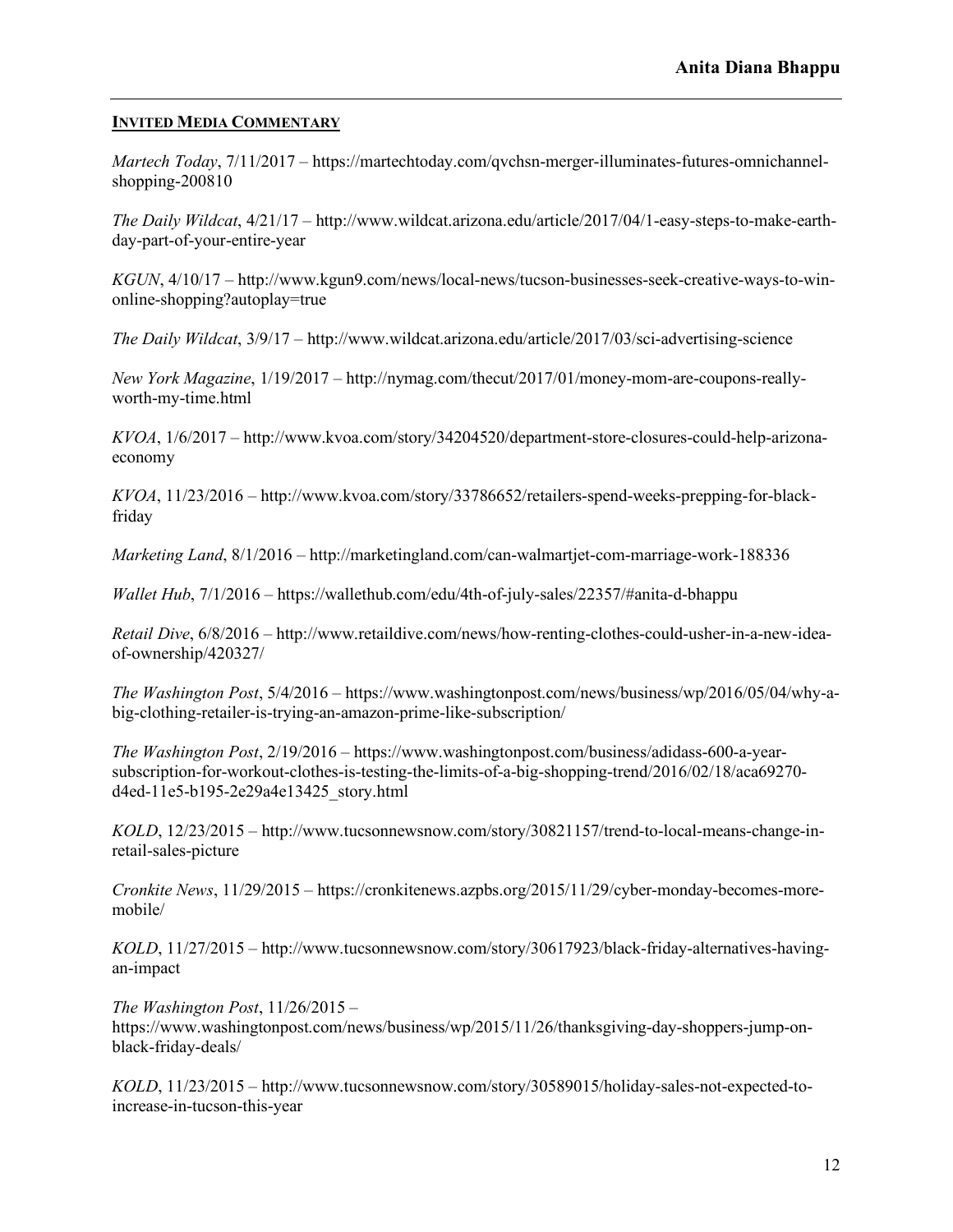*The Daily Wildcat*, 11/12/15 – http://www.wildcat.arizona.edu/article/2015/11/dont-buy-share

*The Washington Post*, 11/10/2015 – https://www.washingtonpost.com/news/business/wp/2015/11/10/best-buy-kohls-and-others-to-stick-tolast-years-kick-off-times-for-black-friday-sales/

*Marketplace*, 11/5/2015 – http://www.marketplace.org/topics/economy/retailers-are-competing-— holiday-workers

*KVOA*, 11/2/2015 – http://www.kvoa.com/story/30415157/consumers-may-put-an-end-to-thanksgivingshopping

### **SCHOLARSHIP FEATURED IN MEDIA**

*UC Merced News* (June, 2019) https://news.ucmerced.edu/news/2019/research-field-study-brings-newsharing-apps-uc-merced-employees

*UANews* (December, 2016) https://uanews.arizona.edu/story/ua-startup-teams-ecosystem-network-makeit-happen

*UANews* (November, 2016) https://uanews.arizona.edu/story/tech-launch-arizona-coaches-pair-businessteams-success

*UANews* (November, 2016) https://uanews.arizona.edu/story/four-questions-tracing-evolution-blackfriday

*UANews* (September, 2016) https://uanews.arizona.edu/story/four-questions-shortsale-mentality-hurtingcouponing

*UANews* (August, 2016) https://uanews.arizona.edu/story/tla-sets-performance-records-3rd-full-year

*Arizona Daily Star* (August, 2016) http://tucson.com/business/tucson/university-of-arizona-postsstrong-year-for-inventions-and-patents/article\_18d1c902-b886-5244-96c8-09a4bbc89d8e.html

*University of Arizona* website (May, 2016) https://uanews.arizona.edu/story/class-2016-preparesevolving-job-market

*UANews* (December, 2015) https://uanews.arizona.edu/story/who-needs-holiday-nostalgia-you-do

*Futurity* (January, 2016) http://www.futurity.org/marketing-nostalgia-consumers-1084062-2/

*UA@Work* (December, 2015) https://uaatwork.arizona.edu/lqp/minds-millennials

*UANews* (November, 2015) https://uanews.arizona.edu/story/ua-professor-aims-to-shift-consumerlandscape

*KVOA* (November, 2015) http://www.kvoa.com/story/30486863/why-sharing-this-holiday-season-could-save-the-world

*KVOI* (November, 2015) http://www.buckmastershow.com/2015/11/09/buckmaster-show-1192015-the-search-for-a-valleyfever-cure/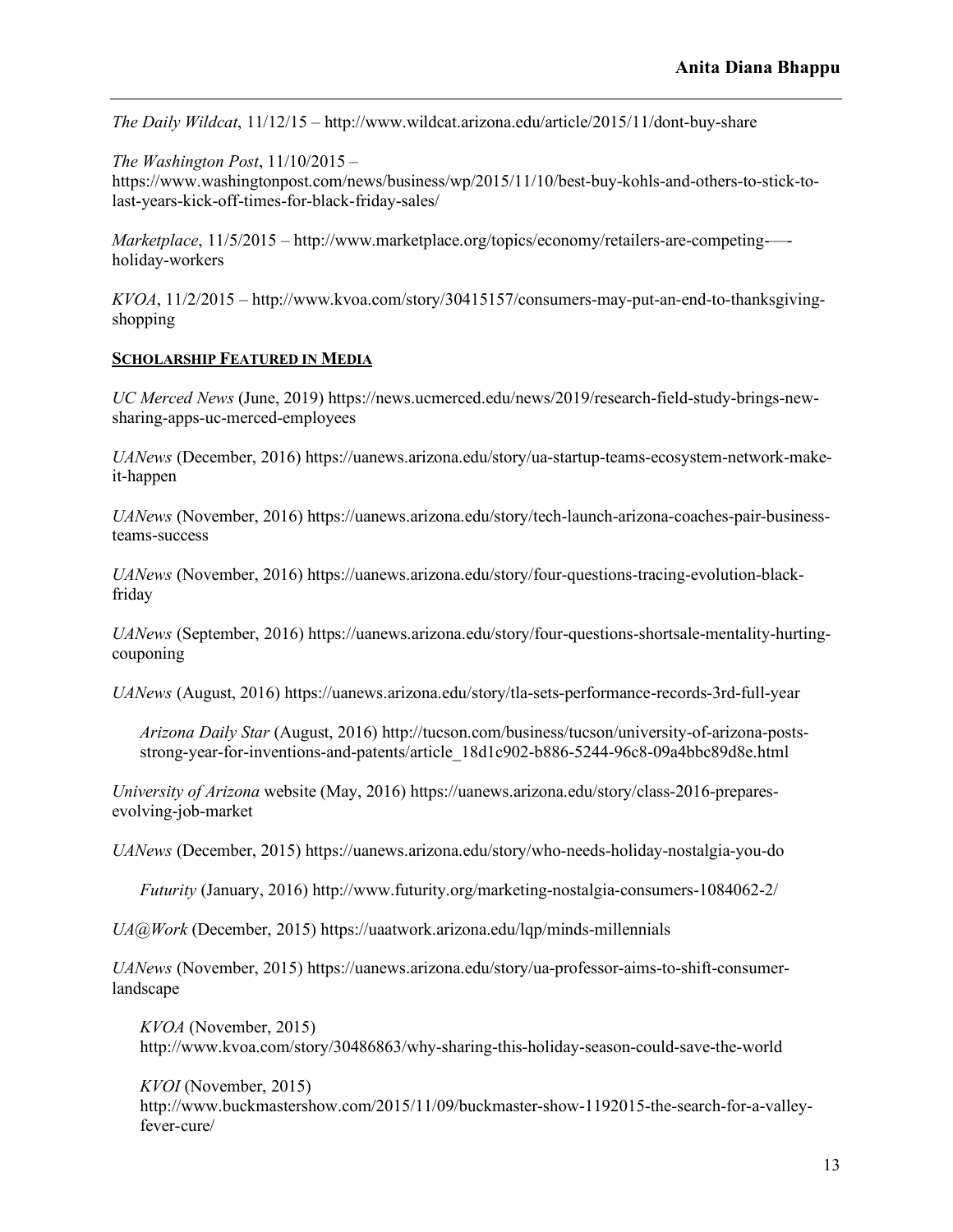*KXCI* (November, 2015) https://kxci.org/2015/11/show-and-tell-dont-buy-share/

*UANews* (June, 2015) http://uanews.org/story/ua-food-study-shop-more-waste-less

*Arizona Daily Star* (June, 2015) http://tucson.com/news/local/ua-study-buying-food-in-bulk-leads-towaste/article\_1e5e8a22-86ce-5616-9add-dc1bc6004906.html

*Arizona Public Media* (June, 2015) https://news.azpm.org/p/state-and-local/2015/6/3/65218-want-tocut-food-waste-change-how-you-shop/

*Arizona Republic* (June, 2015) http://www.azcentral.com/story/money/business/consumer/2015/06/03/americans-foodwaste/28442947/

*Big Think* (June, 2015) http://bigthink.com/ideafeed/stop-buying-food-in-bulk

*Business Insider* (April, 2018) http://www.businessinsider.com/retail-tricks-spend-more-money-2018-3

*Fast Company* (July, 2015) http://www.fastcoexist.com/3048292/buying-your-food-in-bulk-is-ashocking-waste-of-money

*Grist* (June, 2015) http://grist.org/food/how-buying-in-bulk-actually-wastes-food/

*KCET* (June, 2015) http://www.kcet.org/living/food/food-rant/buying-in-bulk-wastes-more.html

*KJZZ* (July, 2015) http://theshow.kjzz.org/content/161044/researchers-find-shopping-habits-playlarge-role-food-waste

*KNST* (June, 2015) https://soundcloud.com/kmcline1/60915bulkfoodbuyingwrap-knst1

*KPNX* (February, 2016) http://www.12news.com/news/local/valley/study-shows-average-individualwastes-400-on-food/52965172

*Mother Jones* (July, 2015) http://www.motherjones.com/environment/2015/07/stop-buying-bulk

*Slate* (July, 2015) http://www.slate.com/articles/business/moneybox/2015/06/bulk\_shopping\_creates\_food\_waste\_shop \_more\_often\_instead.html

*Sustainable America* (June, 2015) http://www.sustainableamerica.org/blog/4-surprising-findingsabout-food-waste/

*Treehugger* (July, 2015) http://www.treehugger.com/green-food/change-your-shopping-habitsreduce-food-waste.html

*Yahoo News* (July, 2015) https://ca.news.yahoo.com/blogs/daily-buzz/why-bargain-shopping-wastesfood-–-and-money-192641903.html

*UANews* (March, 2014) http://uanews.org/story/the-future-of-shopping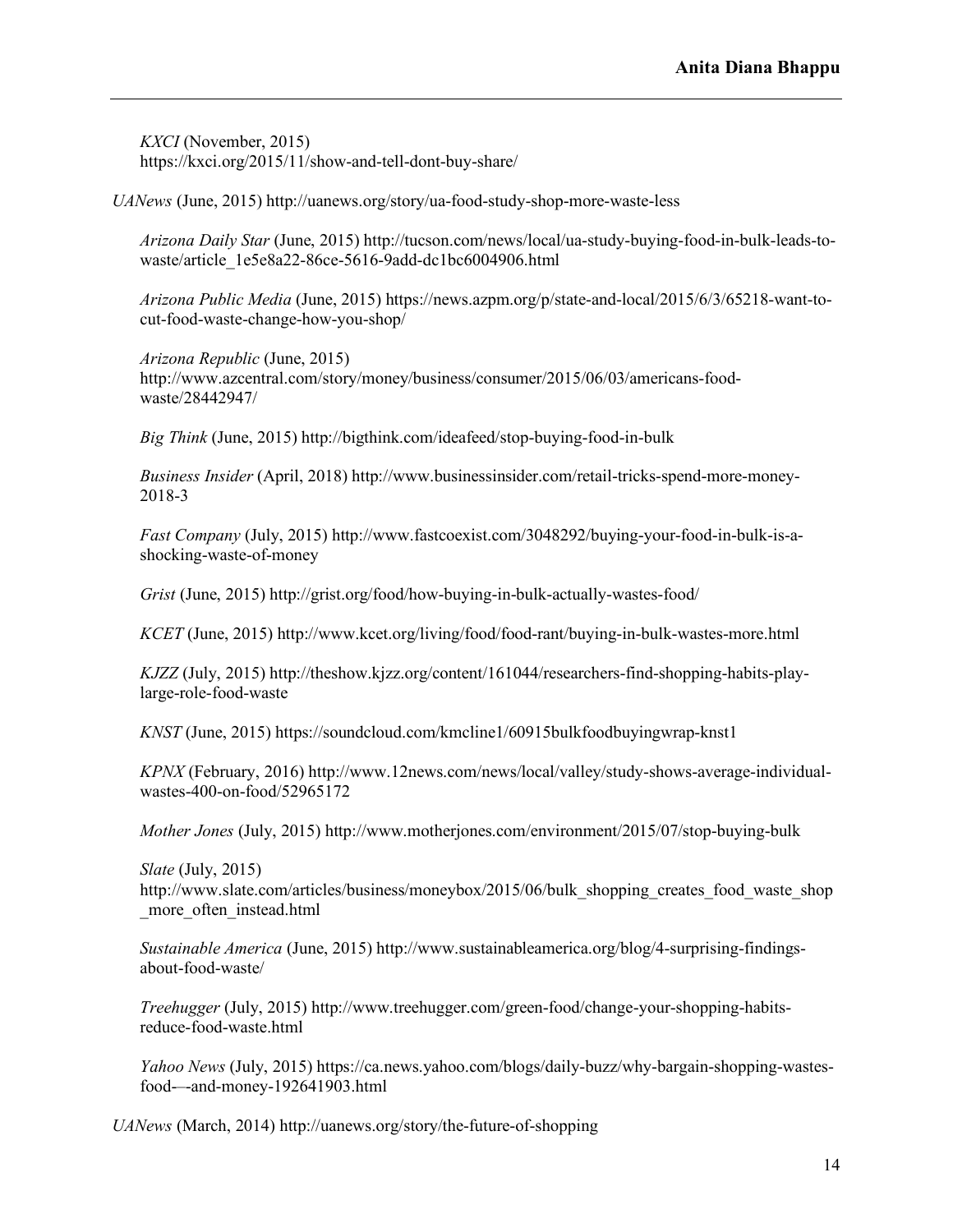*UANews* (February, 2013) http://uanews.org/story/digital-divas-the-world-s-most-connected-consumers

*RetailWire* (January, 2013) http://www.retailwire.com/discussion/who-are-the-digital-divas-and-why-arethey-critical-to-retail/

*University of Arizona* website (December, 2012) http://www.arizona.edu/untangling-complex-teamdynamics

*UANews* (December, 2011) http://uanews.org/story/ua-team-leads-nationwide-survey-coupon-usage

*Marketwatch* (July, 2016) http://www.marketwatch.com/story/5-things-that-prove-rich-people-arecheap-2016-07-26

*Time* (December, 2011) http://business.time.com/2011/12/13/a-quarter-of-extreme-couponers-haveincomes-of-75000-or-more/

*Huffington Post* (December, 2011) http://www.huffingtonpost.com/2011/12/09/cuttingcoupons\_n\_1139912.html

*Today* (December, 2011) http://www.today.com/money/affluent-white-women-dominate-coupon-useaccording-study-6C9677246?franchiseSlug=todaymoneymain

*Fox News* (*All Syndicated Channels*, December, 2011) http://www.fox10phoenix.com/story/18067813/u-of-a-study-rich-people-use-coupons-more-thanpoor

Featured in *UANews* (September, 2010) http://uanews.org/story/impending-death-paper-coupons

*USA Today Magazine* (November, 2010) Impending death for paper coupons?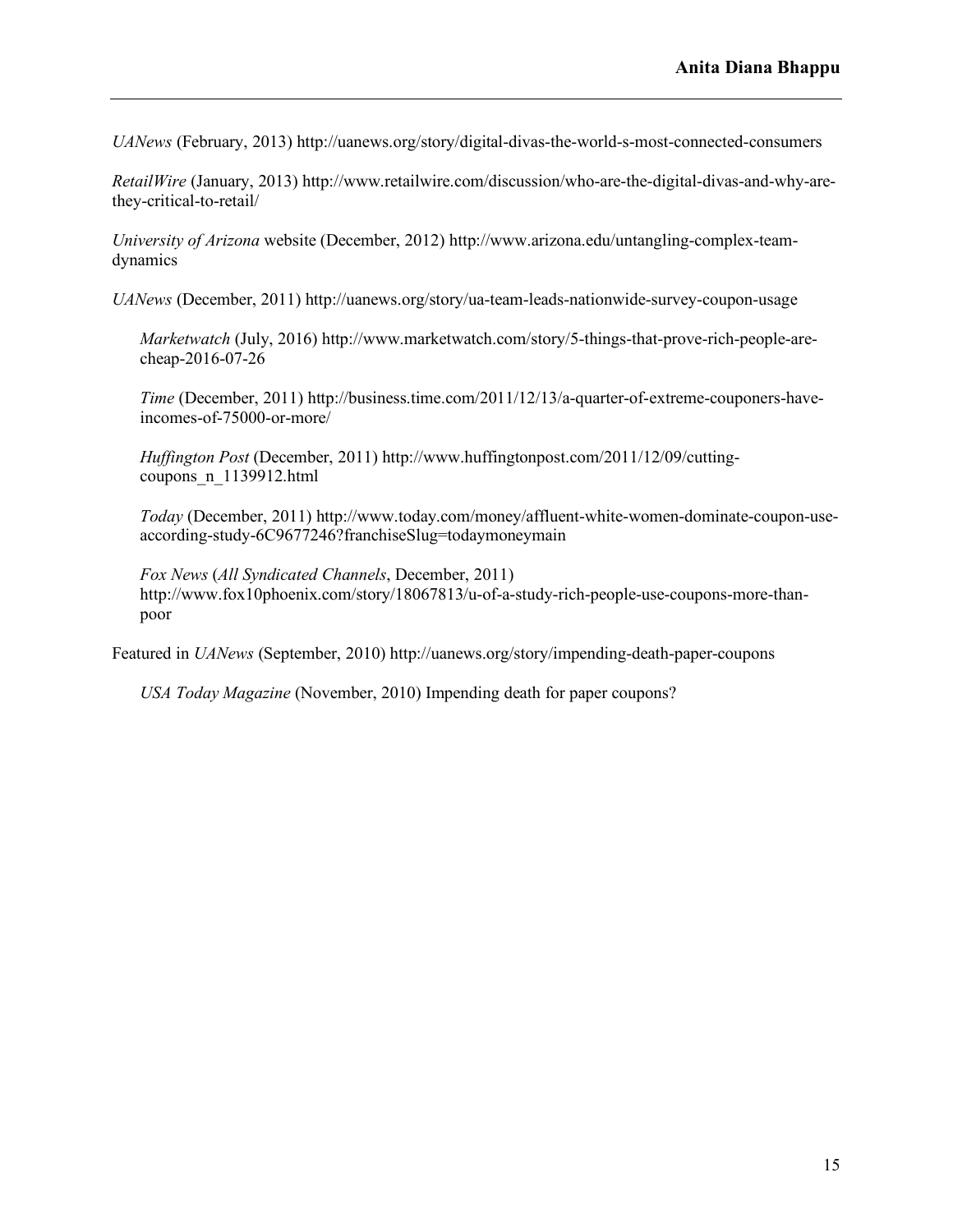# **TEACHING EFFECTIVENESS**

# *Associate Professor*, University of California Merced

| Overall <sup>1</sup>                                           |     |     |
|----------------------------------------------------------------|-----|-----|
| <b>Size</b><br><b>Undergraduate Courses</b><br><b>Semester</b> |     |     |
| 26<br>Spring 2019<br><b>Retailing Management</b>               | 6.4 | 6.2 |
| <b>Size</b><br><b>Graduate Courses</b><br><b>Semester</b>      |     |     |
| 7<br>Fall 2021<br>Leadership, Organizations $&$ Communication  | 6.9 | 6.5 |
| <b>Integrated Capstone Experience</b><br>13<br>Summer 2021     | 5.6 | 5.4 |
| Leadership, Organizations & Communication<br>13<br>Fall 2020   | 6.7 | 6.7 |
| Leadership, Organizations & Communication<br>16<br>Fall 2019   | 6.8 | 6.7 |
| Strategy: Regional & Global Perspectives<br>16<br>Fall 2019    | 6.7 | 6.7 |
| 5<br>Organizational Behavior<br>Fall 2019                      | 6.5 | 6.5 |
| Strategy: Regional & Global Perspectives<br>10<br>Summer 2019  | 5.7 | 5.8 |
| Leadership, Organizations & Communication<br>10<br>Fall 2018   | 6.7 | 6.9 |

*<sup>1</sup>Instructor Was Effective Overall: 7 – strongly agree, 1 – strongly disagree <sup>2</sup>Learned A Great Deal: 7 – strongly agree, 1 – strongly disagree*

# **Student Advising**

| M.M. 2019 | <i>Christian Aguayo</i> – Graduate Advisor                                       |  |  |  |  |  |
|-----------|----------------------------------------------------------------------------------|--|--|--|--|--|
|           | Marisela Angel - Graduate Advisor                                                |  |  |  |  |  |
|           | <i>Taylor Fugere</i> – Graduate Advisor                                          |  |  |  |  |  |
|           | Mireille Gutierrez – Graduate Advisor                                            |  |  |  |  |  |
|           | <i>Laura Hanel</i> – Graduate Advisor                                            |  |  |  |  |  |
|           | <i>Shamima Islam</i> – Graduate Advisor<br><i>Ruben Lemus – Graduate Advisor</i> |  |  |  |  |  |
|           |                                                                                  |  |  |  |  |  |
|           | <i>Thomas Templeton</i> – Graduate Advisor                                       |  |  |  |  |  |
|           | Alyssa Young – Graduate Advisor                                                  |  |  |  |  |  |
| M.M. 2020 | Joseph Awwad – Graduate Advisor                                                  |  |  |  |  |  |
|           | Karnvir Chauhan - Graduate Advisor                                               |  |  |  |  |  |
|           | <i>Patrick Coldivar Valencia</i> – Graduate Advisor                              |  |  |  |  |  |
|           | <i>Genesis Dias Alvarez</i> – Graduate Advisor                                   |  |  |  |  |  |
|           | <i>David Dumas</i> – Graduate Advisor                                            |  |  |  |  |  |
|           | David Esparza – Graduate Advisor                                                 |  |  |  |  |  |
|           | Bianca Garibay – Graduate Advisor                                                |  |  |  |  |  |
|           | Daisy Gonzalez – Graduate Advisor                                                |  |  |  |  |  |
|           | Rey Leija – Graduate Advisor                                                     |  |  |  |  |  |
|           | Cyndy Miguel – Graduate Advisor                                                  |  |  |  |  |  |
|           | Tomas Monroy Mendoza - Graduate Advisor                                          |  |  |  |  |  |
|           | <i>Chaohua Peng</i> – Graduate Advisor                                           |  |  |  |  |  |
|           | Victoria Pham - Graduate Advisor                                                 |  |  |  |  |  |
|           | Kavya Reddy – Graduate Advisor                                                   |  |  |  |  |  |
|           | <i>Elyssa Simpson</i> – Graduate Advisor                                         |  |  |  |  |  |
|           | <i>Sher Yang</i> – Graduate Advisor                                              |  |  |  |  |  |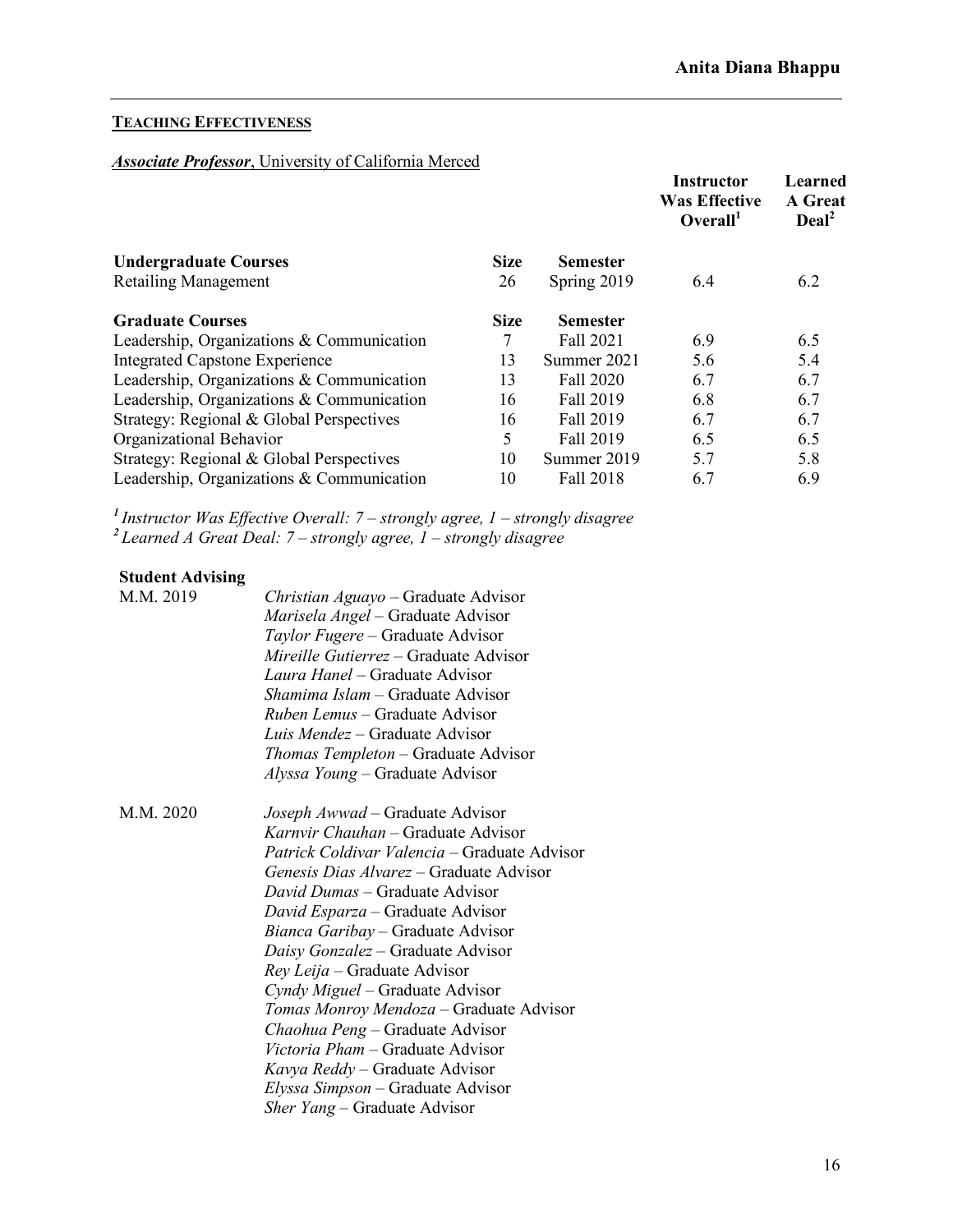| M.S. 2021       | Mahya Arastuie – Graduate Advisor & Exam Committee Chair<br>Matthew Mondares – Graduate Advisor & Exam Committee Chair |
|-----------------|------------------------------------------------------------------------------------------------------------------------|
| M.M. 2021       | Jacqueline Aguilar – Graduate Advisor                                                                                  |
|                 | <i>Rizal Aliga</i> – Graduate Advisor                                                                                  |
|                 | <i>Flor Aquino</i> – Graduate Advisor                                                                                  |
|                 | Bryan Barrera Becerra – Graduate Advisor                                                                               |
|                 | <i>Robert Burton</i> – Graduate Advisor                                                                                |
|                 | Jonathan Gregory – Graduate Advisor                                                                                    |
|                 | Jordan Hindiyeh - Graduate Advisor                                                                                     |
|                 | Anjelique Jackson – Graduate Advisor                                                                                   |
|                 | $Mingfeng Li - Graduate Advisor$                                                                                       |
|                 | <i>Dalton Pulley</i> – Graduate Advisor                                                                                |
|                 | <i>Ciera Smith</i> – Graduate Advisor                                                                                  |
|                 | <i>Karina Ulloa</i> – Graduate Advisor                                                                                 |
|                 | <i>Francisco Valdez Gonzalez</i> – Graduate Advisor                                                                    |
| Ph.D. (current) | Susan Freeman - Graduate Advisor                                                                                       |
|                 | <i>Nqgabutho Moyo</i> – Graduate Advisor                                                                               |
|                 | <i>Charles Touma</i> – Graduate Advisor                                                                                |

# *Associate Professor*, University of Arizona

|                                                  |             |                  | Overall<br><b>Instructor</b><br>Effectiveness <sup>3</sup> | Course<br><b>Difficulty</b><br>Level <sup>4</sup> |
|--------------------------------------------------|-------------|------------------|------------------------------------------------------------|---------------------------------------------------|
| <b>Undergraduate Courses</b>                     | <b>Size</b> | <b>Semester</b>  |                                                            |                                                   |
| <b>Omnichannel Retailing</b>                     | 42          | Spring 2017      | 4.7                                                        | 3.5                                               |
| Introduction to Retailing                        | 108         | Fall 2016        | 4.4                                                        | 3.2                                               |
| <b>Omnichannel Retailing</b>                     | 21          | Fall 2016        | 4.7                                                        | 3.1                                               |
| The Examined Consumer - Honors Colloquium        | 18          | Fall 2016        | 4.6                                                        | 2.4                                               |
| Introduction to Retailing                        | 58          | Spring 2016      | 4.5                                                        | 2.8                                               |
| <b>Omnichannel Retailing</b>                     | 39          | Spring 2016      | 4.0                                                        | 3.1                                               |
| Introduction to Retailing                        | 76          | Fall 2015        | 4.3                                                        | 2.9                                               |
| The Examined Consumer - Honors Colloquium        | 19          | Fall 2015        | 4.3                                                        | 1.9                                               |
| Consumers, Environment & Sustainable Consumption | 135         | Spring 2014      | 4.1                                                        | 2.6                                               |
| The Examined Consumer - Honors Colloquium        | 16          | Fall 2013        | 4.5                                                        | 2.3                                               |
| Consumers, Environment & Sustainable Consumption | 135         | Spring 2013      | 4.0                                                        | 2.9                                               |
| Consumers, Environment & Sustainable Consumption | 11          | Fall 2012        | 4.9                                                        | 4.8                                               |
| Consumers, Environment & Sustainable Consumption | 73          | Spring 2012      | 3.6                                                        | 3.0                                               |
| Management Consulting – Senior Capstone          | 6           | Fall 2010        | 5.0                                                        | 4.8                                               |
| Management Consulting - Senior Capstone          | 10          | Fall 2009        | 4.9                                                        | 4.7                                               |
| Introduction to Retailing                        | 149         | Fall 2008        | 3.9                                                        | 3.1                                               |
| Management Consulting - Senior Capstone          | 8           | <b>Fall 2008</b> | 4.9                                                        | 4.6                                               |
| Management Consulting - Senior Capstone          | 19          | Spring 2008      | 4.9                                                        | 3.8                                               |
| Introduction to Retailing                        | 98          | Spring 2008      | 3.9                                                        | 3.2                                               |
| <b>Consumer Behavior</b>                         | 52          | Fall 2007        | 4.8                                                        | 3.3                                               |

*<sup>3</sup> Overall Instructor Effectiveness: 5 – almost always effective, 1 – almost never effective <sup>4</sup>Course Difficulty Level: 5 – much more than usual, 1 – much less than usual*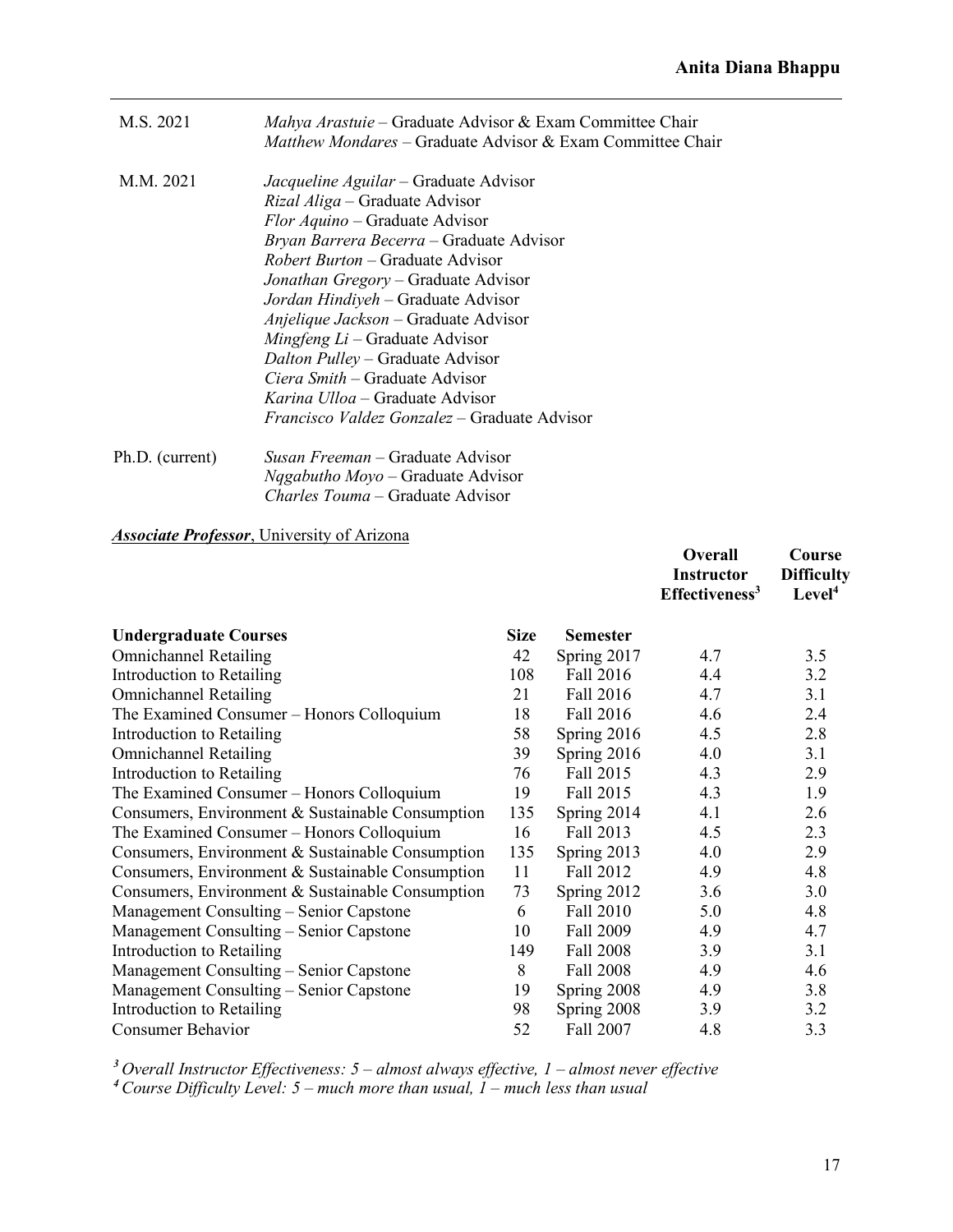| <b>Student Advising</b> |                                                           |
|-------------------------|-----------------------------------------------------------|
| <b>B.S. 2009</b>        | <i>Mireya Gomez</i> – Honors Thesis Advisor               |
| B.S. 2010               | Mandy Berry – Honors Thesis Advisor                       |
| <b>B.S. 2010</b>        | Julie Gundrum – Honors Thesis Advisor                     |
| <b>B.S. 2011</b>        | Sarah Wang - McNair Summer Research Advisor               |
| B.S. 2013               | Jill Moore – Honors Thesis Advisor                        |
| B.S. 2013               | Lindsay Godbout – Honors Thesis Advisor                   |
| B.S. 2013               | Addison Steinberg - Honors Thesis Advisor                 |
| B.S. 2013               | Diera Gooden - Arizona Assurance Scholar Mentor           |
| B.S. 2016               | <i>Aubry Stitt</i> – Honors Thesis Advisor                |
| B.S. 2016               | Stephanie Valdez - Arizona Assurance Scholar Mentor       |
| <b>B.S. 2017</b>        | <i>Rachel Ward</i> – Honors Thesis Advisor                |
|                         |                                                           |
| M.S. 2009               | Sanyu Kibuka – Thesis Advisor & Committee Chair           |
| M.S. 2011               | Zeinou Toure – Thesis Advisor & Committee Chair           |
| M.S. 2011               | JungHwa Hong – Thesis Advisor & Committee Chair           |
| M.S. 2014               | Victoria Ligon – Thesis Advisor & Committee Chair         |
|                         |                                                           |
| Ph.D. 2011              | Jiayun $Wu$ – Dissertation Advisor & Committee Chair      |
| Ph.D. 2013              | Charles Lawry - Dissertation Advisor & Committee Chair    |
| Ph.D. 2013              | Rena Shifren - Dissertation Committee Member              |
| Ph.D. 2015              | Tony Stovall – Dissertation Committee Member              |
| Ph.D. 2016              | Jennifer Andrews – Dissertation Advisor & Committee Chair |
| Ph.D. 2016              | SunYoung Ahn – Dissertation Committee Member              |
| Ph.D. 2016              | Brintha Subramaniam - Dissertation Committee Member       |
| Ph.D. 2021              | Victoria Ligon – Exam Committee Chair                     |
|                         |                                                           |

*Assistant Professor*, Southern Methodist University

|                                   |             |                 | Overall<br><b>Instructor</b><br>Evaluation <sup>5</sup> | <b>Demanded</b><br>Academic<br>Excellence <sup>6</sup> |
|-----------------------------------|-------------|-----------------|---------------------------------------------------------|--------------------------------------------------------|
| <b>Undergraduate Courses</b>      | <b>Size</b> | <b>Semester</b> |                                                         |                                                        |
| Management of Organizations       | 57          | Fall 2004       | 5.7                                                     | 6.3                                                    |
| Management of Organizations       | 61          | Fall 2004       | 5.8                                                     | 6.2                                                    |
| Management of Organizations       | 40          | Spring 2004     | 6.2                                                     | 6.5                                                    |
| Management of Organizations       | 42          | Spring 2004     | 6.2                                                     | 6.4                                                    |
| Management of Organizations       | 38          | Fall 2003       | 5.7                                                     | 6.1                                                    |
| Management of Organizations       | 56          | Fall 2003       | 5.6                                                     | 6.3                                                    |
| Organizational Behavior Theory    | 89          | Fall 2000       | 5.7                                                     | 5.7                                                    |
| Organizational Behavior Theory    | 41          | Fall 2000       | 5.6                                                     | 6.1                                                    |
| Organizational Behavior Theory    | 80          | Spring 2000     | 5.6                                                     | 5.9                                                    |
| <b>MBA Courses</b>                | <b>Size</b> | <b>Semester</b> |                                                         |                                                        |
| <b>Managing Organizations</b>     | 50          | Fall 2004       | 5.7                                                     | 6.0                                                    |
| Organizational Behavior Diversity | 66          | Spring 2002     | 4.9                                                     | 5.2                                                    |
| Organizational Behavior Diversity | 64          | Spring 2002     | 4.3                                                     | 5.0                                                    |
| Managerial Decision Making        | 13          | Summer 2000     | 6.0                                                     | 5.9                                                    |
| Managerial Decision Making        | 11          | Spring 2000     | 6.1                                                     | 6.1                                                    |

*<sup>5</sup> Overall Instructor Evaluation Scale: 7 – clearly outstanding, 1 – clearly one of the worst*

*<sup>6</sup> Demanded Academic Excellence Scale: 7 - clearly outstanding, 1 – clearly one of the worst*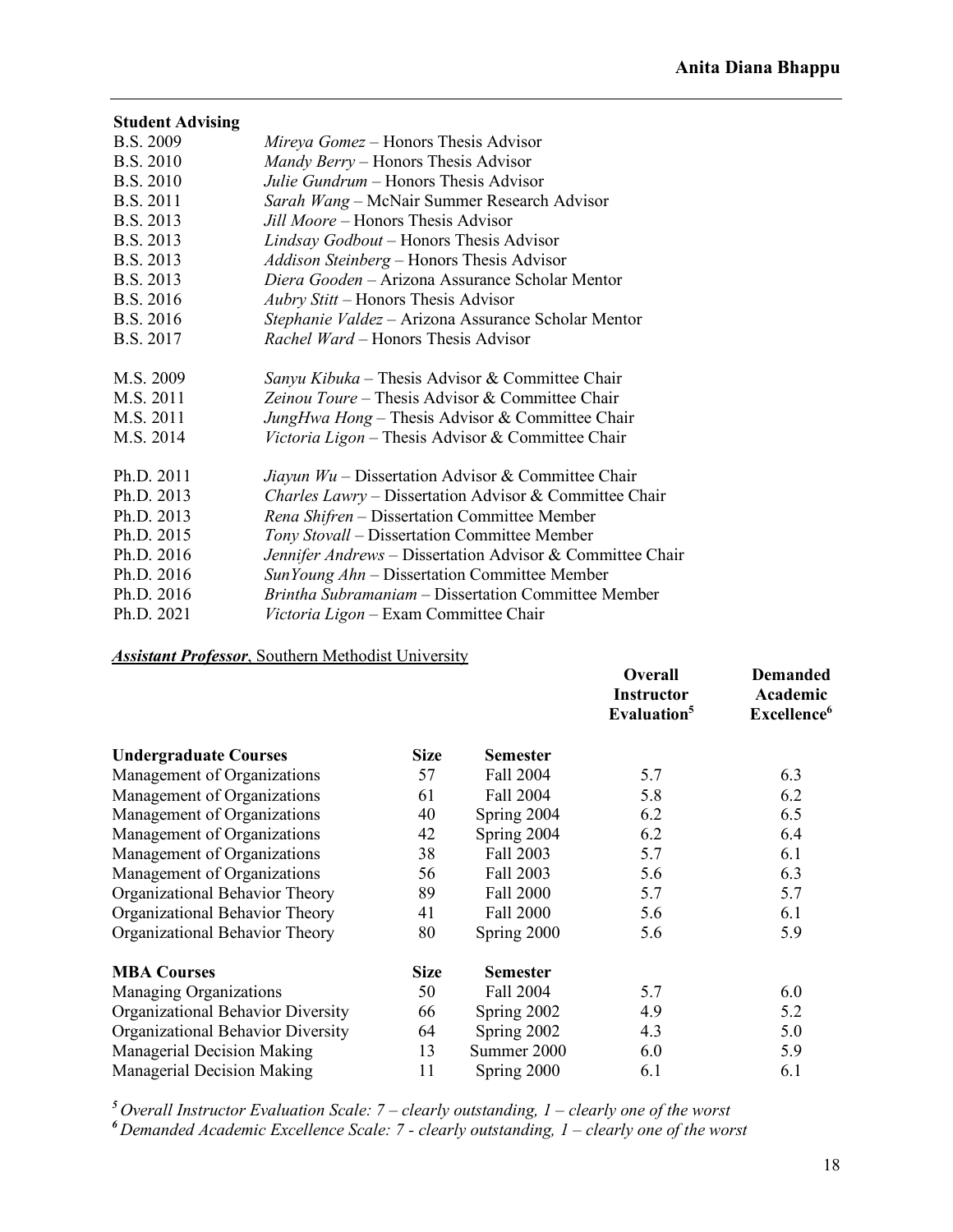| Visiting Assistant Professor, Georgetown University |             |                 | Overall                                      | <b>Instructor</b>                    |
|-----------------------------------------------------|-------------|-----------------|----------------------------------------------|--------------------------------------|
|                                                     |             |                 | <b>Instructor</b><br>Evaluation <sup>7</sup> | <b>Challenged</b><br>$\mathbf{Me}^8$ |
| <b>Undergraduate Courses</b>                        | <b>Size</b> | <b>Semester</b> |                                              |                                      |
| Management & Organizational Behavior                | 28          | Spring 2003     | 4.6                                          | 4.5                                  |
| Management & Organizational Behavior                | 44          | Spring 2003     | 4.0                                          | 3.9                                  |
| Organizational Change & Design                      | 46          | Spring 2003     | 3.6                                          | 3.7                                  |
| <b>MBA Courses</b>                                  | <b>Size</b> | <b>Semester</b> |                                              |                                      |
| Organizational Behavior                             | 67          | Fall 2002       | 3.7                                          | 3.6                                  |
| Organizational Behavior                             | 69          | Fall 2002       | 3.8                                          | 3.7                                  |

*<sup>7</sup> Overall Instructor Evaluation: 5 – high/outstanding, 1 – low/poor <sup>8</sup> Instructor Challenged Me: 5 – strongly agree, 1 – strongly disagree*